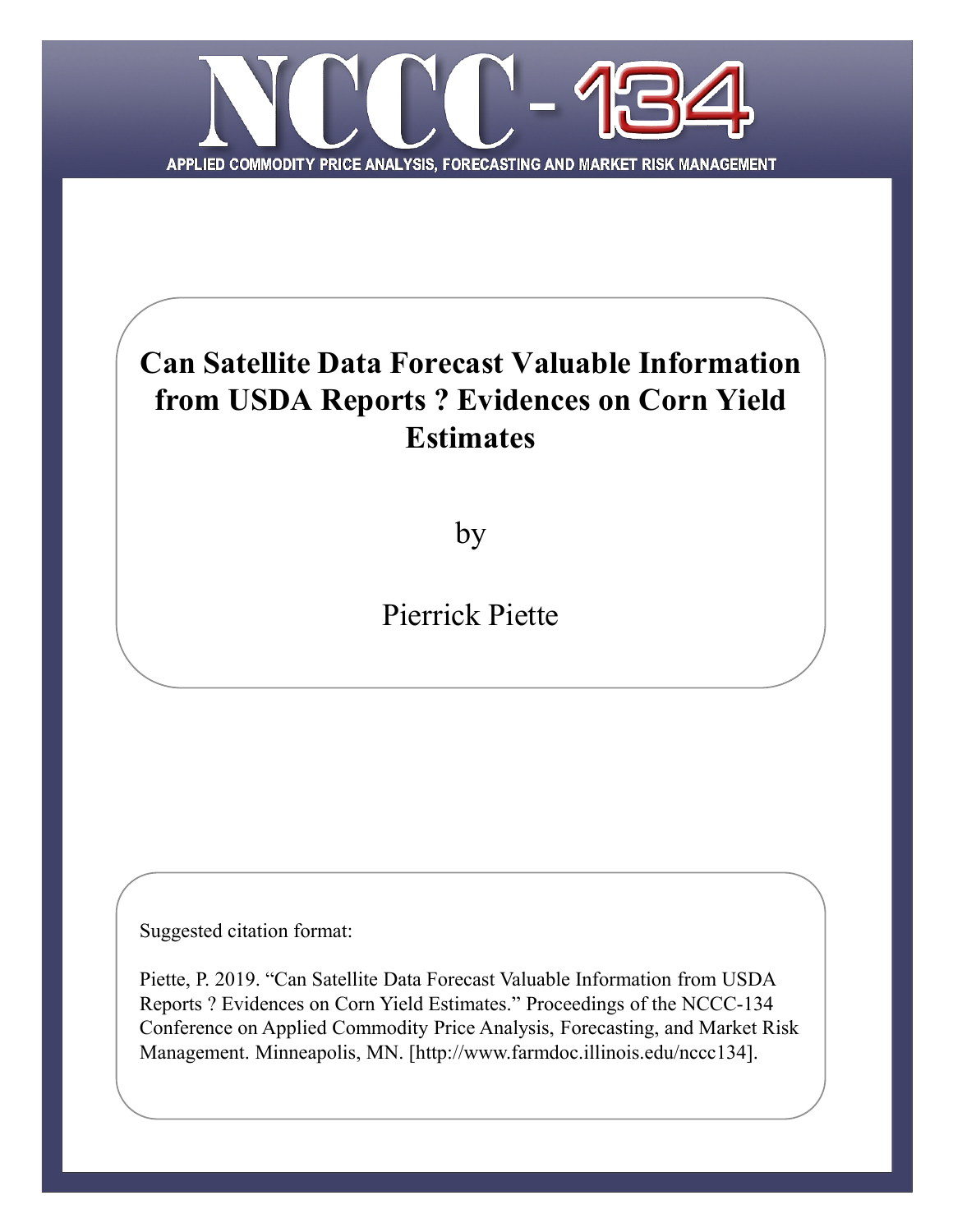### Can Satellite Data Forecast Valuable Information from USDA Reports ? Evidences on Corn Yield Estimates.

Pierrick Piette[1](#page-1-0)

Paper presented at the NCCC-134 Conference on Applied Commodity Price Analysis, Forecasting, and Market Risk Management Minneapolis, Minnesota, April 15-16, 2019.

Copyright 2019 by Pierrick Piette. All rights reserved. Readers may make verbatim copies of this document for non-commercial purposes by any means, provided that this copyright notice appears on all such copies.

<span id="page-1-0"></span><sup>&</sup>lt;sup>1</sup> Pierrick Piette is a PhD candidate in the Laboratoire de Science Actuarielle et Financière at the Université Claude Bernard Lyon 1, in partnership with Sinalys. Email: [pierrick.piette@gmail.com.](mailto:pierrick.piette@gmail.com) The author is greatful to Claudio Busarello, Kevin Dedieu, Tanguy Touffut and Madeleine Latapie as well as the NCCC-134 conference participants for their helpful insights and comments.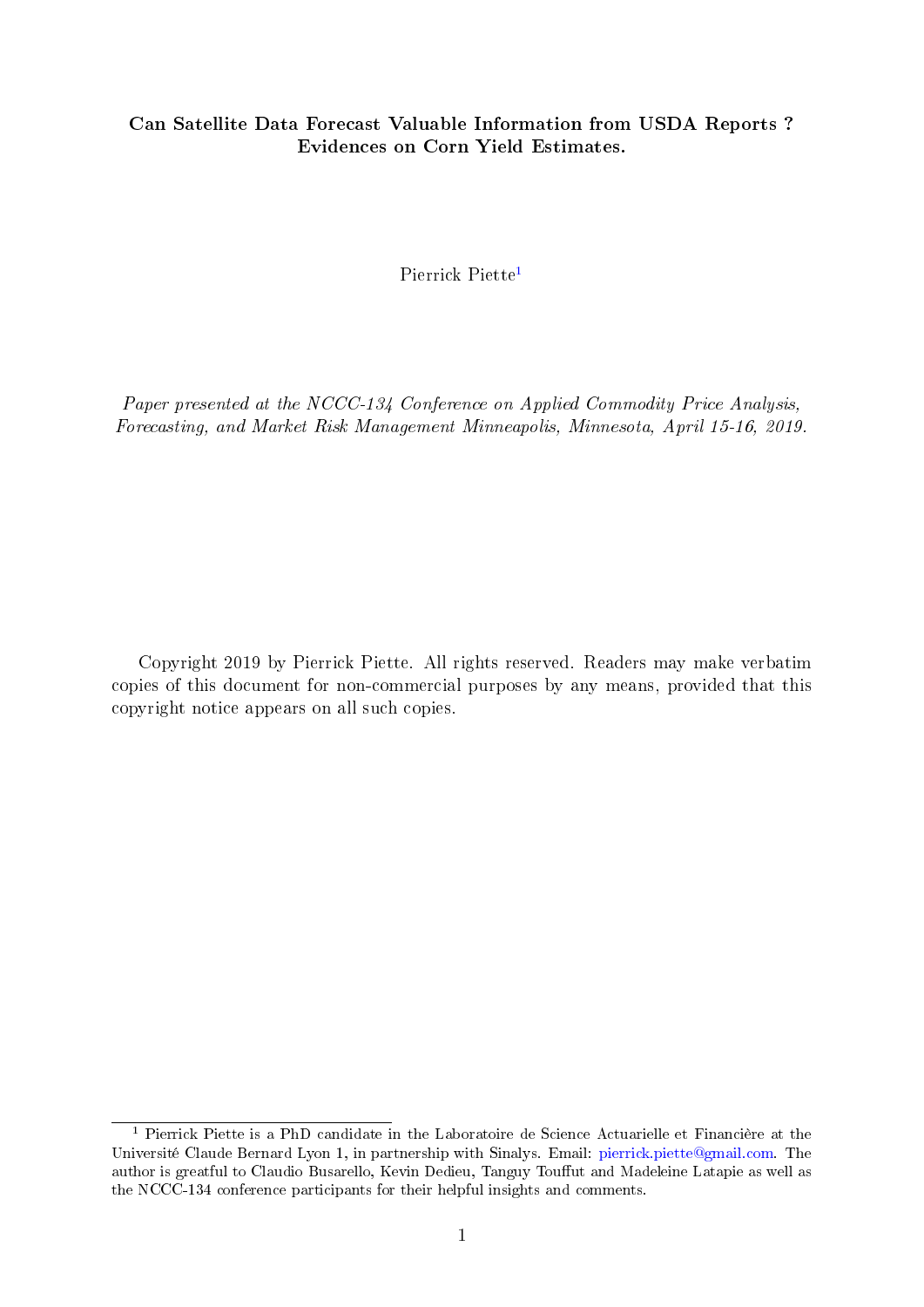#### Can Satellite Data Forecast Valuable Information from USDA Reports ? Evidences on Corn Yield Estimates.

On the one hand, recent advances in satellite imagery and remote sensing allow one to easily follow in near-real time the crop conditions all around the world. On the other hand, it has been shown that governmental agricultural reports contain useful news for the commodities market, whose participants react to this valuable information. In this paper, we investigate wether one can forecast some of the newsworthy information contained in the USDA reports through satellite data. We focus on the corn futures market over the period  $2000-2016$ . We first check the well-documented presence of market reactions to the release of the monthly WASDE reports through statistical tests. Then we investigate the informational value of early yield estimates published in these governmental reports. Finally, we propose an econometric model based on MODIS NDVI time series to forecast this valuable information. Results show that market rationally reacts to the NASS early yield forecasts. Moreover, the modeled NDVI-based  $information$  is significantly correlated with the market reactions. To conclude, we propose some ways of improvement to be considered for a practical implementation.

Keywords: Commodities market; Corn; Market information; NDVI; Satellite data; USDA reports.

# 1 Introduction

The value of public information in agricultural commodity markets has been a topic of great attention for many years in the literature (e.g., Summer and Mueller, [1989;](#page-22-0) Garcia et al., [1997;](#page-20-0) Isengildina-Massa et al., [2008;](#page-20-1) Dorfman and Karali, [2015;](#page-19-0) Gouel, [2018\)](#page-20-2). More recently, with the improvement of data access and the emergence of the Big Data era, the interest in this subject has enhanced, especially on the possible declining value of USDA reports (Karali et al., [2019;](#page-20-3) Tack et al., [2017;](#page-22-1) Ying et al., [2017\)](#page-22-2). Indeed, the recent advances in satellite data and remote sensing allow one to easily follow in near-real time the crop progress all over the world thanks to weather data or vegetation index (e.g., Prasad et al., [2006;](#page-21-0) Mkhabela et al., [2011\)](#page-21-1). Nevertheless, untill now, studies show that USDA reports still have a significant impact on the commodities market. The purpose of this paper is to provide evidences that some valuable information contained in the governmental reports can be forecasted by using satellite data. Our regression analysis shows significant correlation between our satellite data-based forecasted information and the corn futures market reactions to the report releases. We also suggest some needed enhancements of our methodology for a practical application.

The monthly World Agricultural Supply and Demand Estimates (WASDE) report, provided by the United States Department of Agriculture (USDA), together with, for some specific months, the National Agricultural Statistics Service (NASS) Crop Production report, are the most valuable public sources of information for the U.S. commodities market. An extensive literature already examines the impact of these governmental report releases on the commodities market.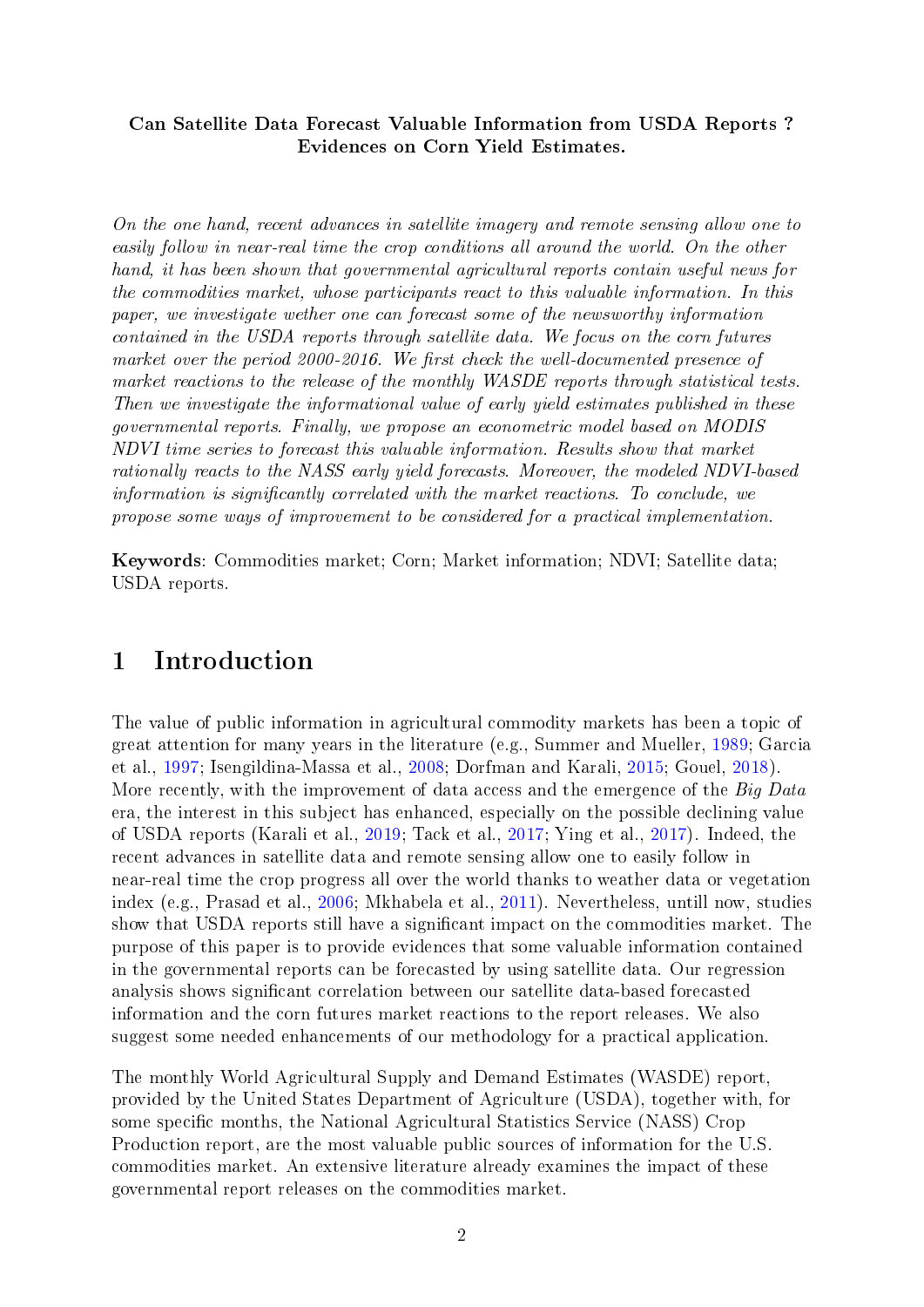Summer and Mueller [\(1989\)](#page-22-0) were the first to use an event-study framework to explore the impact of USDA reports on corn and soybean future prices over the period 1961-1982. They conclude that the information included in the governmental forecasts are considered as new and reliable by the market participants, since the changes in prices on days just following the publication are signicantly higher than on other days. Isengildina-Massa et al.  $(2008)$  find consistent results by testing differences in variance of nancial returns over the period 1985-2006 for the same commodities. Other similar studies have been conducted, and a large majority of them conclude on the fact that the commodities market is signicantly impacted by the WASDE report releases (Garcia et al., [1997;](#page-20-0) Irwin et al., [2001;](#page-20-4) McKenzie, [2008\)](#page-21-2).

On the contrary to the previous investigations, which rely on statistical tests such as  $F$ or Chi-squared test, other studies base their analysis on a regression model. Thus, Fortenbery and Sumner [\(1993\)](#page-19-1) regress the changes in prices on, amongst other, a zero-one dummy variable for report dates. Lehecka  $(2014)$  quantifies the futures price reaction by using the crop condition information included in the weekly Crop Progress reports over the period 1986-2012. The author regresses the close-to-open return on the change in the percentages of the crop in excellent and good condition. The results highlight a significant and negative influence of the crop condition improvement on the prices change, which is a rational outcome in respect with the supply and demand theory.

More recently, other concerns have been raised with the significant increase of available information from multiple sources and the essor of  $Big Data$ . Intuitively, the augmentation of existing data sources should lower the impact of the USDA reports on the commodities market. However, Karali et al. [\(2019\)](#page-20-3) and Ying et al. [\(2017\)](#page-22-2) examine this hypothesis and conclude that the effects are not decreasing. Furthermore, it even seems that the informational value of some reports tends to enhance. Alternatively, Milacek and Brorsen  $(2017)$ , based on the assumption that a private firm would have developed a WASDE reports forecasting model for trading purpose, determine the informational value of this latter. Abbott et al. [\(2016\)](#page-19-2) also quantify the value of corn information contained in the WASDE reports to \$301 million, and, in particular, assess the corn yield information to \$188 million.

One of the data sources that private firms might use to forecast the USDA reports is satellite imagery. In this paper we focus on a specific vegetation index: the Normalized Difference Vegetation Index (NDVI), which is a reflectance index. Colwell [\(1956\)](#page-19-3) was the first to explore the detection of crops healthiness by aerial infrared photographs. Kumar and Silva [\(1973\)](#page-20-6) study into details the link between one crop reflectance and its chlorophyll activity. Indeed, they remark a specific signature in the near-infrared. Introduced by Rouse et al. [\(1974\)](#page-21-4), the NDVI is nowadays one of the most used and studied vegetation index and is defined as follows

$$
NDVI = \frac{R_{NIR} - R_R}{R_{NIR} + R_R},\tag{1.1}
$$

where  $R_{NIR}$  and  $R_R$  are the reflectance in the near-infrared and in red, respectively. Thus, a dense tropical forest NDVI value is positive from 0.6 to 0.8, while the bare soil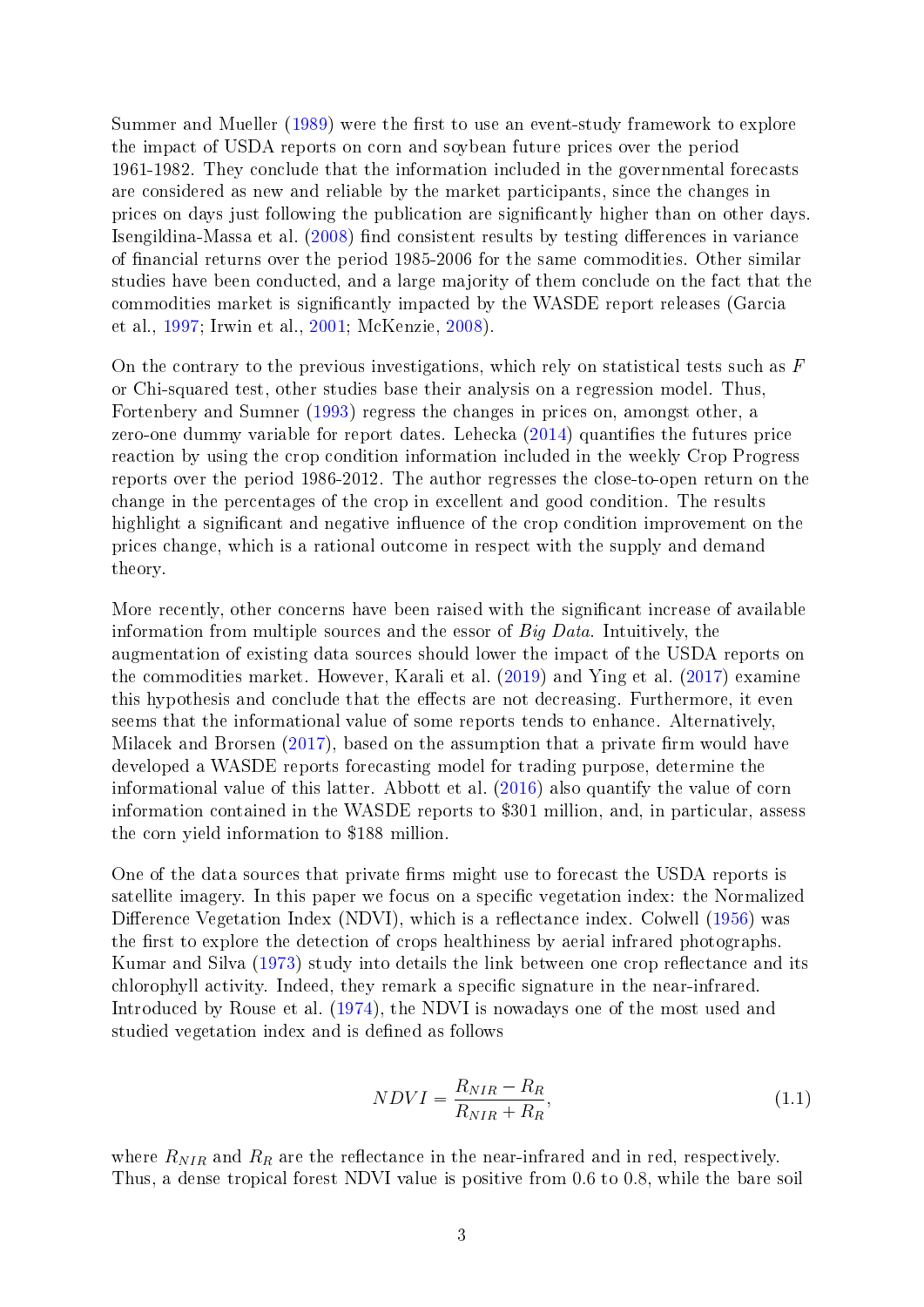leads to lower value around 0.1, and rock or snow have negative NDVI values.

The NDVI is widely used in agricultural remote sensing, and more specifically in crop yield forecasting. Many forecasting models have been developed based on simple linear regression, in particular for corn (Prasad et al., [2006\)](#page-21-0), soybeans (Ma et al., [2001\)](#page-21-5) and wheat (Mkhabela et al., [2011\)](#page-21-1). Other more sophisticated algorithms have also been applied, such as Li et al. [\(2007\)](#page-20-7) who use neural networks. Different variables, derived from the NDVI time series, can be used for yield forecasting. Thus, Mkhabela et al. [\(2011\)](#page-21-1) estimate crop yield thanks to the mean NDVI value over the growth period, while Zhang et al.  $(2012)$  split the series into two distinct periods: from re-greening to heading and from heading to maturity. Numerous models exist due the specificities of each research project. Indeed, studies have been conducted in many countries such as, for examples, Zimbabwe (Svotwa et al., [2014\)](#page-22-4), Hungary (Ferencz et al., [2004\)](#page-19-4), China (Ren et al., [2008\)](#page-21-6) or the U.S. (Prasad et al., [2006;](#page-21-0) Becker-Reshef et al., [2010a\)](#page-19-5). Different data sources can be used, like the Advanced Very High Resolution Radiometer (AVHRR) (Rasmussen, [1997\)](#page-21-7), the Moderate Resolution Imaging Spectroradiometer (MODIS) (Doraiswamy et al., [2005\)](#page-19-6), or Sentinel-2 (Skakun et al., [2017a\)](#page-21-8). Applications cover a large number of crop types (corn, soybeans, wheat, barley, rice, tobacco, potato, sugarcane, etc.). Furthermore, in some studies, authors associate NDVI with weather data, like rainfall estimates and humidity index (Prasad et al., [2006\)](#page-21-0), to improve the forecasting model accuracy. In general, these studies conclude to a high and signicant correlation between NDVI and crop yield, with a  $R^2$  regularly up to 0.9.

More recently, with the improvement of satellite data resolution, more sophisticated remote sensing studies have emerged. Thus, Pervez and Brown [\(2010\)](#page-21-9) manage to determine if a land is irrigated or not with an accuracy of 92% in California, while Peterson et al. [\(2011\)](#page-21-10) detect the irrigation for different crops in Kansas with an accuracy of 88%. Beyond irrigation detection, crop mapping studies have gained even more interests (e.g., Wardlow and Egbert, [2008;](#page-22-5) Wardlow and Egbert, [2010;](#page-22-6) Skakun et al., [2017b;](#page-22-7) Gao et al., [2017;](#page-19-7) Zhong et al., [2019\)](#page-23-0). The development of such maps is useful since it significantly improve the crop yield forecasting models (Maselli and Rembold, [2001;](#page-21-11) Kastens et al., [2005\)](#page-20-8).

In this paper, we investigate wether one can forecast some of the valuable information from the USDA reports through satellite open-access data. We focus on the corn yield early estimates information from the NASS reports of August, September and October over the period 2000-2016, by observing the reaction of the corn futures with a maturity in December. The chosen satellite data is the NDVI values derived from MODIS abroad the NASA's satellites Terra and Aqua.

First, we test, on the data we base our study on, that the commodity market rationally reacts to the early yield estimates from the NASS reports. To do so, we follow the general econometric methodology of Lehecka [\(2014\)](#page-20-5) to model the valuable information contained in the USDA announcements. Then, during the growing season, we use the MODIS NDVI data to forecast the corn yield through linear regression models, trained on the final crop yields. Finally, we focus on three specific NDVI-based estimates, which are the ones obtained around two weeks before the publication of the WASDE report, therefore forecasting the valuable information contained in the next governmental report. Following again the methodology of Lehecka [\(2014\)](#page-20-5), we test the correlation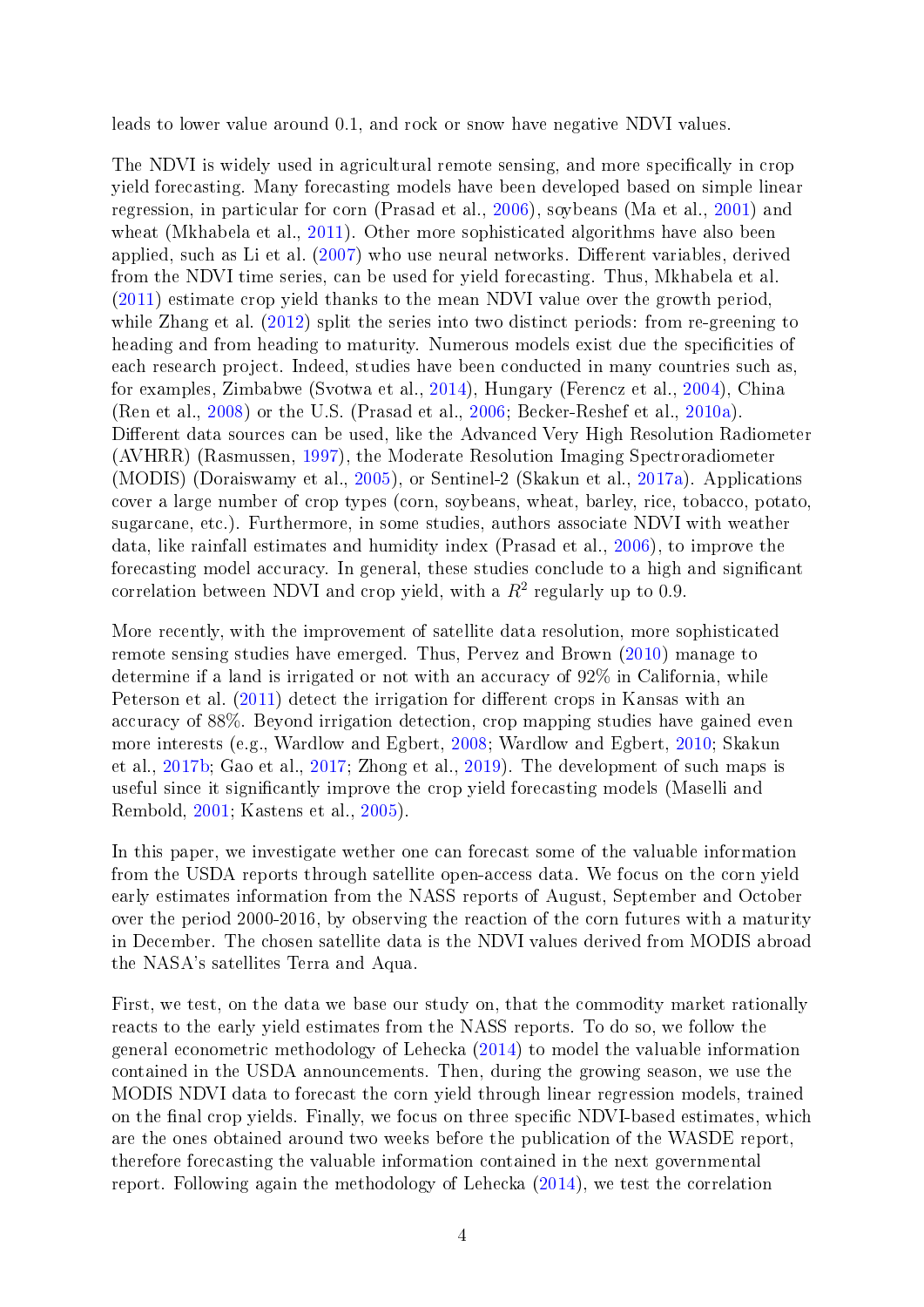between our NDVI-based forecasts of valuable information and the commodity market reactions.

Our findings show significant and rational correlations between our modeled information contained in the reports and the financial returns of corn futures. This result is in accordance with the exisiting literature (Irwin et al., [2001;](#page-20-4) Lehecka, [2014\)](#page-20-5). Moreover, the correlation between the nancial returns and our NDVI-based forecasted information is also significant and in line with the supply and demand theory. Since the NDVI data needed is available, at least, one week before USDA announcements, it highlights the possibility of knowing in advance some of the valuable information contained in the reports.

The remainder of this paper is organized as follows. In Section [2](#page-5-0) we describe the data we base our study on. The methodology we apply is defined in Section [3.](#page-7-0) We present the results that we obtained in Section [4.](#page-11-0) Furthermore, Section [5](#page-16-0) considers future possible improvements of the current work for a practical implementation. Finally, Section [6](#page-18-0) concludes.

# <span id="page-5-0"></span>2 Data

## 2.1 NDVI Data

In this study, we use the MODIS NDVI data, available in open facilitated access thanks to the Global Agriculture Monitoring Project (Becker-Reshef et al., [2010b\)](#page-19-8) initiated between the NASA, the University of Maryland and the USDA Foreign Agriculture Service (FAS). The geographic resolution is of 250 meters and the temporal one is 16 days (MOD44 16-days product). Thus, every 16 days, we obtain a mean image of the period. This methodology is due to the fact that NDVI is a reflectance index, and is therefore sensitive to weather conditions such as clouds when estimated from satellite (Whitcraft et al., [2015\)](#page-22-8). The release of these images is done at a constant pace in the year (cf. Table [1\)](#page-6-0). We also apply the standard water and crop mask (MOD 12) to focus on the crop conditions. MODIS data are available since February 2000.

## 2.2 Futures Data

On the contrary to Irwin et al. [\(2001\)](#page-20-4) and Isengildina-Massa et al. [\(2008\)](#page-20-1), we don't explore the market reaction through the futures whose maturity are the closest to the session of interest. We rather base our study on the corn futures with the December maturity of the very year. Since our results may be useful for the agricultural insurance companies' risk management, we focus on the price at risk for the revenue protection products, which is the new-crop harvest price, i.e., December for corn in the U.S.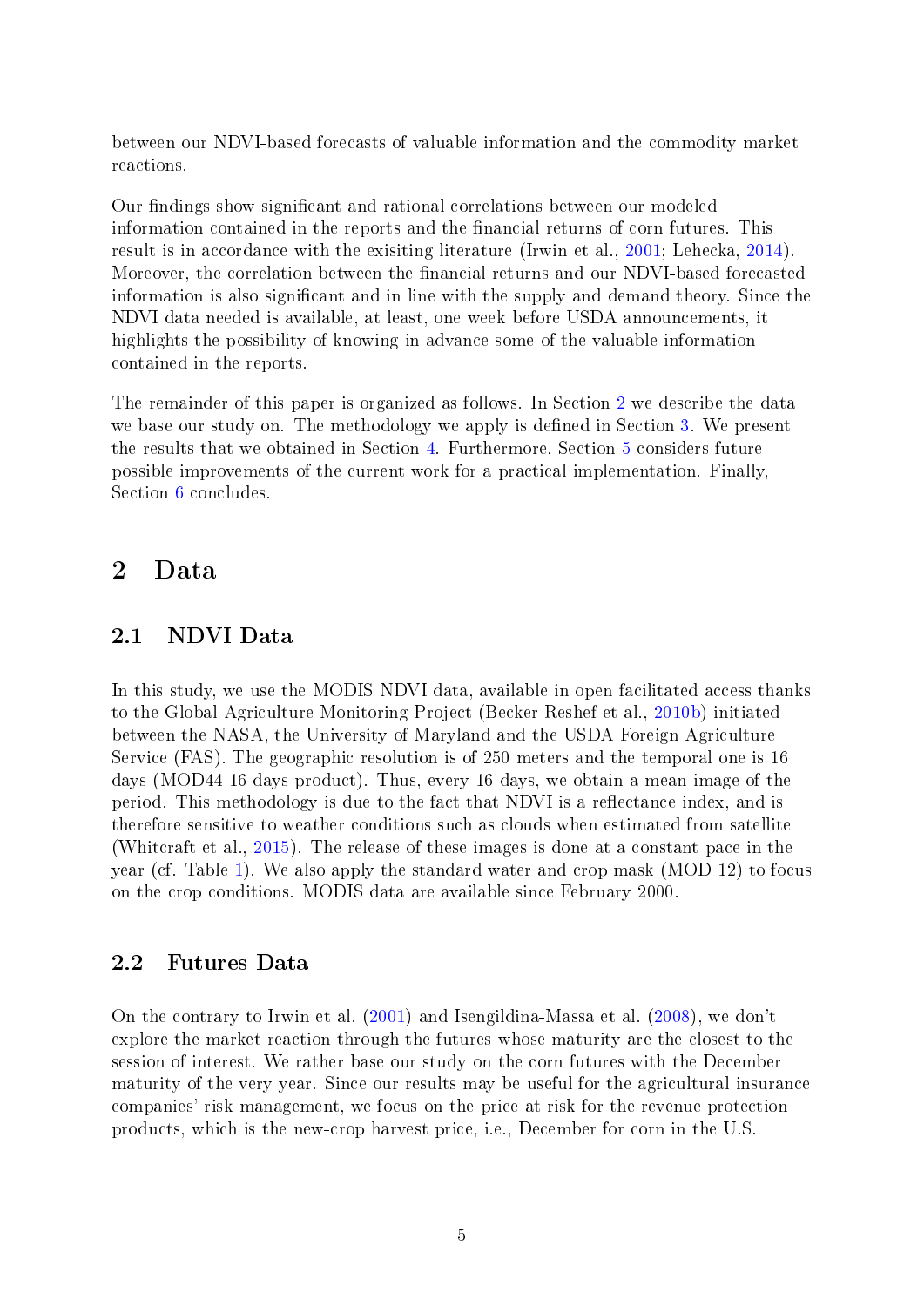| Period         | Starting Date | <b>Ending Date</b> |
|----------------|---------------|--------------------|
|                |               |                    |
| $\mathbf{1}$   | 01 Jan.       | 16 Jan.            |
| $\overline{2}$ | 17 Jan.       | 01 Feb.            |
| 3              | $01$ Feb.     | 17 Feb.            |
| 4              | 18 Feb.       | 05 Mar.            |
| 5              | $06$ Mar.     | 21 Mar.            |
| 6              | 22 Mar.       | $06$ Apr.          |
| 7              | 07 Apr.       | 22 Apr.            |
| 8              | 23 Apr.       | 08 May             |
| 9              | 09 May        | 24 May             |
| 10             | 25 May        | 09 Jun.            |
| 11             | 10 Jun.       | 25 Jun.            |
| 12             | 26 Jun.       | 11 Jul.            |
| 13             | 12 Jul.       | 27 Jul.            |
| 14             | 28 Jul.       | $12$ Aug.          |
| 15             | 13 Aug.       | 28 Aug.            |
| 16             | 29 Aug.       | $13$ Sep.          |
| 17             | 14 Sep.       | 29 Sep.            |
| 18             | 30 Sep.       | 15 Oct.            |
| 19             | 16 Oct.       | 31 Oct.            |
| 20             | 01 Nov.       | 16 Nov.            |
| 21             | 17 Nov.       | $02$ Dec.          |
| 22             | $03$ Dec.     | 18 Dec.            |
| 23             | 19 Dec.       | 03 Jan.            |

<span id="page-6-0"></span>Table 1: NDVI image periods and corresponding calendar dates.

i.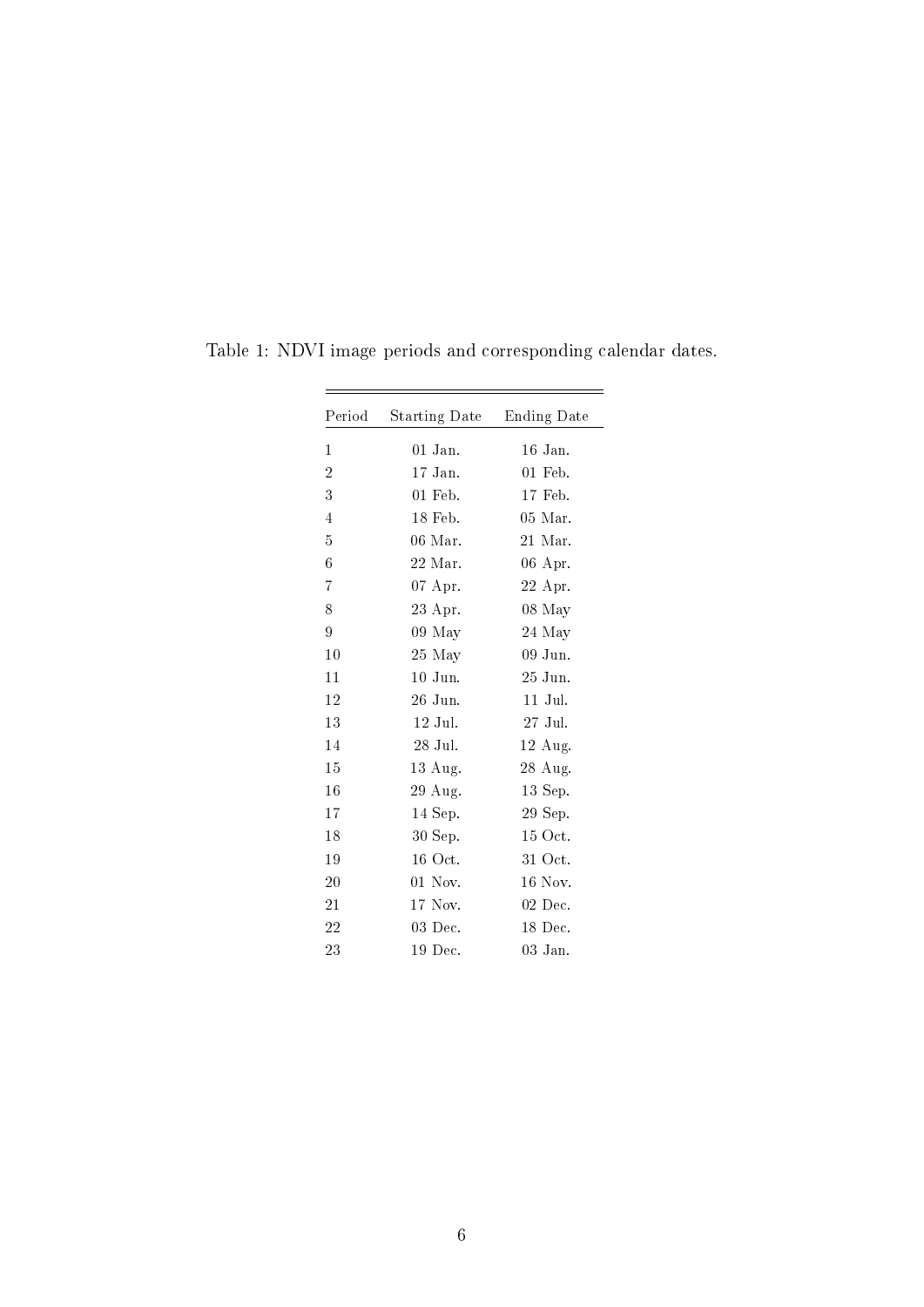## 2.3 Crop yield estimates

Finally, to model the valuable information contained in the NASS reports, we use the early corn yield estimates of 10 states from the Corn Belt, namely Illinois, Indiana, Iowa, Kansas, Michigan, Minnesota, Nebraska, Ohio, South Dakota and Wisconsin. Indeed, these states represent between 82 and 85% of the corn production in the United States. More particulary, we explore the market reaction to the release of August, September and October yield estimates over the period 2000-2016.

In order to train our NDVI-based yield forecasting model, we also use the final corn yield estimates, communicated by the NASS in the January following the harvest.

# <span id="page-7-0"></span>3 Methodology

#### <span id="page-7-2"></span>3.1 Event study analysis

Following already existing event study methodologies (Irwin et al., [2001;](#page-20-4) Isengildina-Massa et al., [2008\)](#page-20-1), we first check that the commodity market reacts to the release of the reports over the period of interest. We focus our research on the future returns to test if the variability is higher in the trading session just after the WASDE release than normal, i.e., sessions in a temporal window of 5 days before and after. Since we carry out our study over the period 2000-2016, we need to pay attention to the futures return definition. Indeed, before the year 2013, USDA reports were released at 8:30 a.m., while, since January 1, 2013, the statistical reports have now been published at 12:00 p.m.[2](#page-7-1) Thus, if a market reaction exists, its timing might have changed over the years.

Therefore, we define the futures return of interest as

$$
r_{t,i,N} = \ln\left(\frac{p_{t,i,N}^O}{p_{t-1,i,N}^C}\right) \times 100,\tag{3.1}
$$

if the release happened strictly before 2013, and

$$
r_{t,i,N} = \ln\left(\frac{p_{t,i,N}^C}{p_{t,i,N}^O}\right) \times 100,
$$
\n(3.2)

if the report publication occured after January 1, 2013; and where  $p^O_{t,i,N}$  and  $p^C_{t,i,N}$  are respectively the opening and the closing price of corn futures with a maturity in December of year N for the session t of the event  $(i, N)$ , i.e., the WASDE release of

<span id="page-7-1"></span><sup>2</sup>https://www.usda.gov/media/press-releases/2012/09/19/usda-announces-change-release-time-keystatistical-reports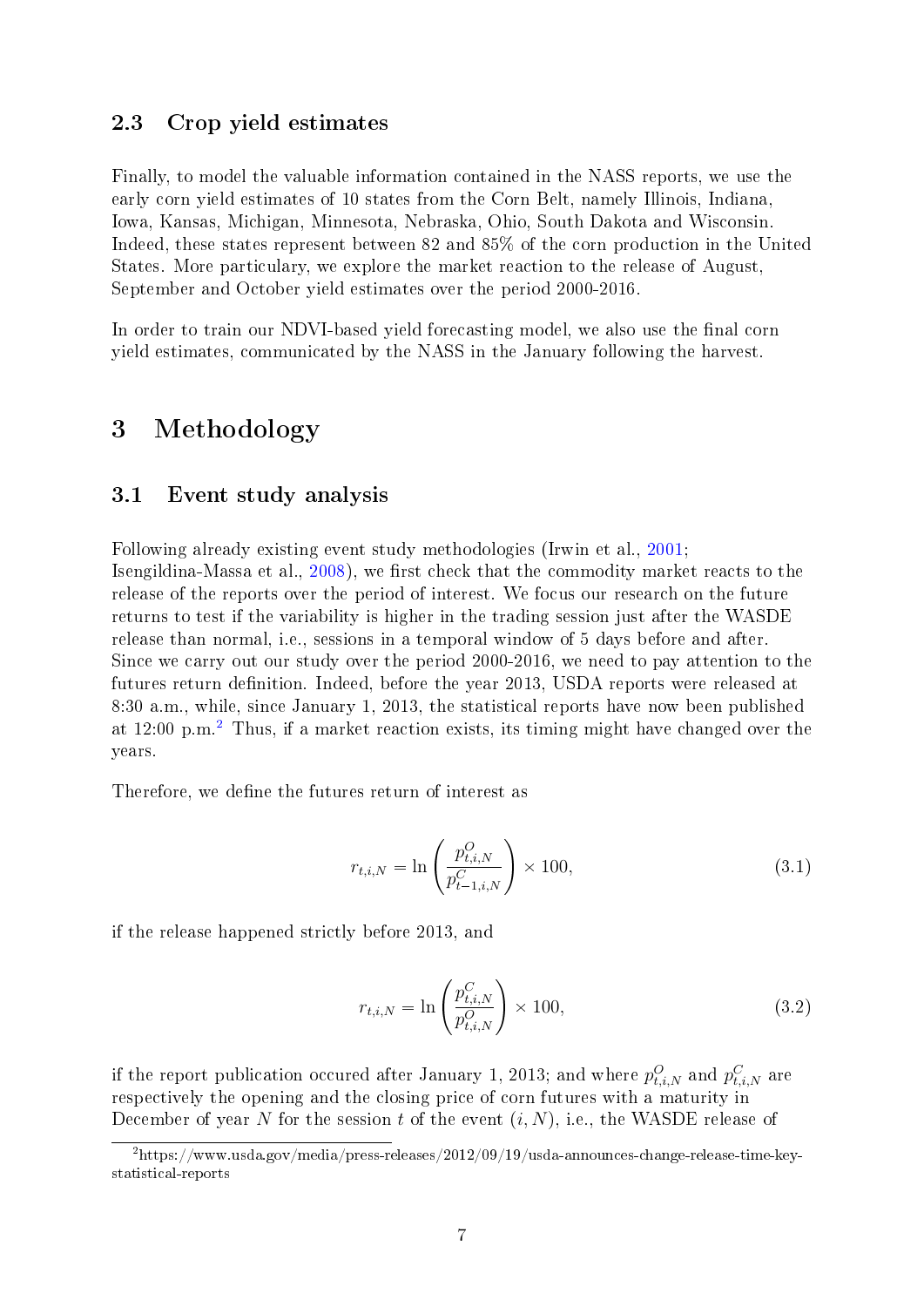month  $i$  of year N. Descriptive statistics of the defined financial returns are displayed in Table [2.](#page-8-0)

Then, we perform a F-test of equality of variances to compare the variability of the returns in the session just following the release of the report  $(t = 0)$  with the sessions of the event window  $(t \in \{-5, \ldots, -1, 1, \ldots, 5\})$ . Under market efficiency assumption, if the market participants consider that the reports contain new and reliable information, the futures price variability should be higher on the announcement date.

<span id="page-8-0"></span>Table 2: Descriptive statistics of corn future returns over the period 2000-2016.

|          | r           | $\boldsymbol{r}$ |
|----------|-------------|------------------|
| Mean     | $\rm 0.009$ | 0.772            |
| Median   | -0.044      | 0.456            |
| 1st Qu.  | $-0.468$    | 0.189            |
| 3rd Qu.  | 0.442       | 0.442            |
| Min      | $-17.477$   | 0.000            |
| Max      | 24.429      | 24.429           |
| Variance | 1.939       | 1.343            |

## <span id="page-8-1"></span>3.2 Regression analysis - USDA reports

The tests described in Section [3.1](#page-7-2) are only designed to detect that new and reliable information is contained in the reports. However, this methodology doesn't allow us to know to which information the market exactly reacts to. Indeed, WASDE and NASS reports contain a large amount of statistics. In particular, Abbott et al. [\(2016\)](#page-19-2) show that corn yield forecasts represent a significant value of \$188 million for the market. Inspired by Lehecka [\(2014\)](#page-20-5) methodology, we test if the crop yield estimates are considered as valuable information.

Indeed, the early yield estimates are crucial data for the commodity market in the growing season. With the harvested area, it gives an early forecast of the next harvest production and, therefore, an outlook of the supply. All other factors being equal, a change in the crop yield forecasts should impact the futures price. More precisely, if the USDA scales up her expectation in terms of yield, the futures price should decrease, since the supply augments.

In the NASS report of month  $i$ , published in the year  $N$ , new early corn yield estimates, noted  $Y_{k,i,N}$ , are displayed for each state of interest k. We also note  $Y_{k,N}$  the final yield estimates of state  $k$  for the year  $N$ . We focus on the reports released in August, September and October. In the current paper, we suppose that no other information is integrated by the market between two WASDE reports publication (this latter hypothesis will be discussed later in Section [5\)](#page-16-0). Thus, for September and October, we model the new information provided by the report  $i \in \{9, 10\}$  of year N as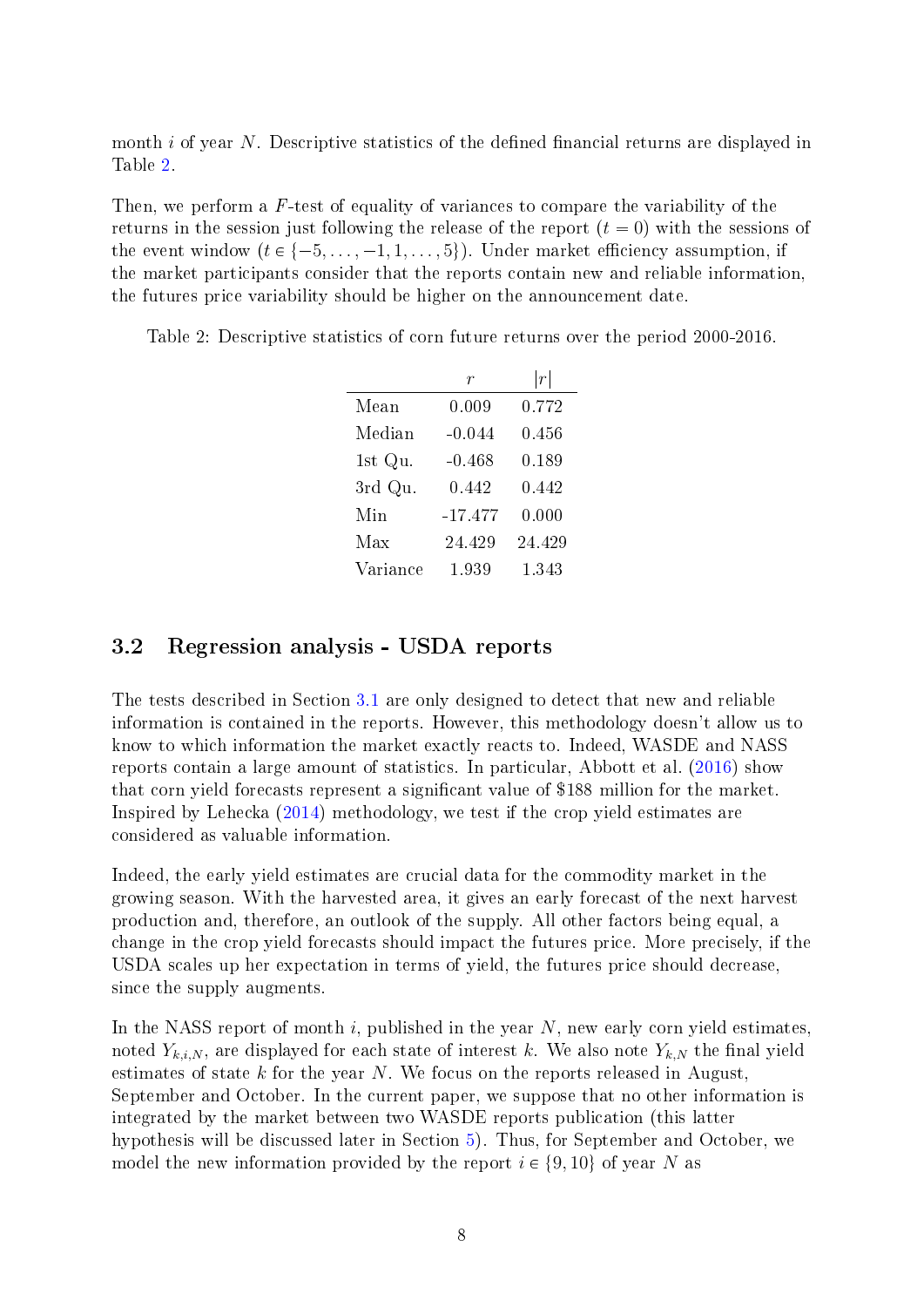<span id="page-9-2"></span>
$$
X_{k,i,N} = \ln\left(\frac{Y_{k,i,N}}{Y_{k,i-1,N}}\right) \times 100.
$$
 (3.3)

However, this modeling cannot be applied to the August release since it is the first early NASS yield forecast of the year. We therefore define the information by

<span id="page-9-3"></span>
$$
X_{k,8,N} = \ln\left(\frac{Y_{k,8,N}}{\overline{Y}_{k,N}}\right) \times 100,\tag{3.4}
$$

where  $\overline{Y_{k,N}}$  represents the Olympic mean of the final yields from the last 5 years before N, computed as follows

$$
\overline{Y_{k,N}} = \frac{1}{3} \left( \sum_{n=1}^{5} Y_{k,N-n} - \max_{n \in \{1, \dots 5\}} \{ Y_{k,N-n} \} - \min_{n \in \{1, \dots 5\}} \{ Y_{k,N-n} \} \right) \tag{3.5}
$$

The 5-years Olympic mean is a major index, and is notably used in the Agricultural Risk Coverage Program (ARC) (Kim et al., [2015\)](#page-20-9).

Finally, and similarly to Lehecka [\(2014\)](#page-20-5), we perform a regression analysis to determine the possible market reaction to the news by

<span id="page-9-1"></span>
$$
r_{0,i,N} = \beta_0 + \beta_1 X_{k,i,N}.
$$
\n(3.6)

With this equation, one can assess the significance of the linear correlation between the modeled USDA information contained in the reports and the future returns. However, the market reaction might not necessary be linear with the governmental news. Thus, we also estimate the Kendall rank correlation coefficient between  $r_{0,i,N}$  and  $X_{k,i,N}$  to release the linear relation hypothesis.

### <span id="page-9-4"></span>3.3 Regression analysis - NDVI forecats

In this section, we explore the possibility of forecasting the NASS reports information through the MODIS NDVI data. These images are highly correlated to the vegetation conditions, and therefore to corn conditions. The World Agricultural Outlook Board (WAOB) and the Foreign Agricultural Service (FAS) teams actually already use satellite imagery and weather analysis to monitor crop conditions in order to prepare the WASDE[3](#page-9-0) . Hence, it is logical to use similar data when aiming to predict its information.

First, we develop corn yield forecasting models based on MODIS NDVI time series for each of the 10 states considered in the study. We recall the period notation used in the MODIS NDVI time series in Table [1.](#page-6-0) We note  $V_{k,P,N}$  the mean value of NDVI over the

<span id="page-9-0"></span><sup>3</sup>https://www.usda.gov/oce/commodity/wasde/prepared.htm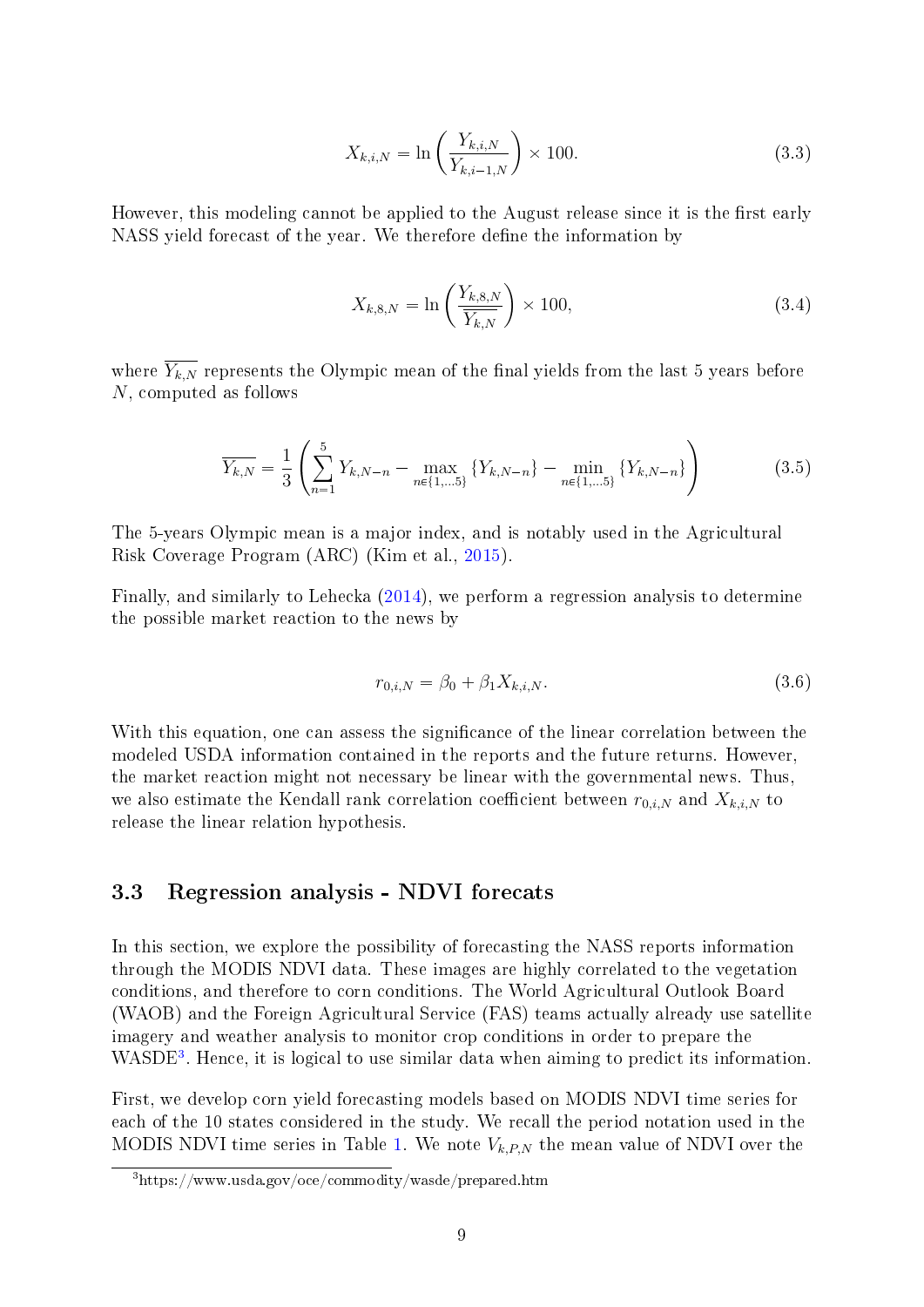state k during the period P of the year N. Then, for each period between 9 and 17, we define two variables derived from the MODIS NDVI time series: the growing phase total NDVI value, defined as follows,

$$
G_{k,P,N} = \sum_{p=9}^{P} V_{k,p,N},
$$
\n(3.7)

and the maximum NDVI peak value reached during the season,

$$
M_{k,P,N} = \max_{p \leq P} V_{k,p,N}.
$$
\n(3.8)

Then, we model the NDVI-based yield forecasts by the following linear regressions for each state

<span id="page-10-0"></span>
$$
Y_{k,N} = \beta_{k,P,0} + \beta_{k,P,1}N + \beta_{k,P,2}M_{k,P,N} + \beta_{k,P,3}\left(G_{k,P,N} - M_{k,P,N}\right) + \epsilon_{k,P,N},\tag{3.9}
$$

where  $Y_{k,N}$  is the final yield estimates of year N for the State k and  $\epsilon_{k,P,N}$  is an error term. We estimate the coefficients through the ordinary least square methods, leading to  $\hat{\beta}_{k,P,l}$  for each state k,  $l \in \{0, 1, 2, 3\}$  and  $P \in \{13, 15, 17\}$ . Thus, we obtain NDVI-based early yield estimates

$$
\hat{Y}_{k,P,N}^{NDVI} = \hat{\beta}_{k,P,0} + \hat{\beta}_{k,P,1} . N + \hat{\beta}_{k,P,2} . M_{k,P,N} + \hat{\beta}_{k,P,3} . (G_{k,P,N} - M_{k,P,N}). \tag{3.10}
$$

In this methodology, we note two major points. Firstly, the NASS early yield estimates are never used to train the NDVI-based yield forecasting models: we only rely on the governmental final yield. We choosed to do so to avoid overfitting issue that training on the NASS early yield estimates may have raised. Secondly, the three NDVI periods we train our models on, are ending on the July 27, August 28 and September 29. The data needed is therefore available before the WASDE releases of August, September and October respectively.

Hence, following the same underlying idea developped in Section [3.2,](#page-8-1) we model the new information provided in the WASDE reports to the market participants by

<span id="page-10-1"></span>
$$
\hat{X}_{k,8,N}^{NDVI} = \left(\ln\left(\hat{Y}_{k,13,N}^{NDVI}\right) - \ln\left(\overline{Y}_{k,N}\right)\right) \times 100,\tag{3.11}
$$

$$
\hat{X}_{k,9,N}^{NDVI} = \left(\ln\left(\hat{Y}_{k,15,N}^{NDVI}\right) - \ln\left(\hat{Y}_{k,13,N}^{NDVI}\right)\right) \times 100,\tag{3.12}
$$

<span id="page-10-2"></span>
$$
\hat{X}_{k,10,N}^{NDVI} = \left(\ln\left(\hat{Y}_{k,17,N}^{NDVI}\right) - \ln\left(\hat{Y}_{k,15,N}^{NDVI}\right)\right) \times 100,\tag{3.13}
$$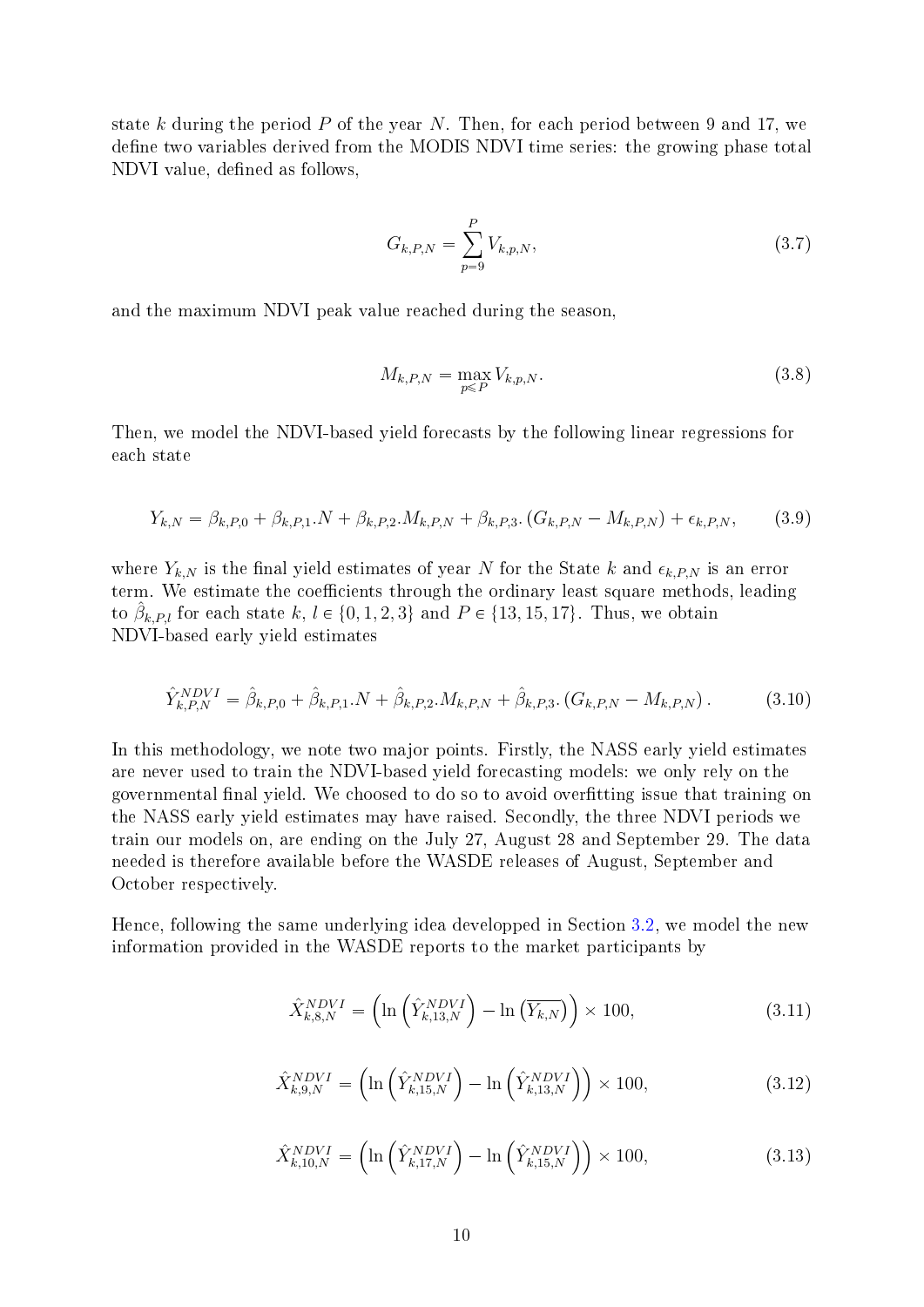respectively for the August, September and October releases.

Finally, we perform a regression analysis to determine if this modelled information is correlated enough with the information contained in the governmental reports. In other words, we test wether the NDVI-based information forecasts could have been statistically considered as information regarding the corn future price changes at the WASDE release dates. Similarly to Section [3.2,](#page-8-1) we test this hypothesis thanks to the following regression,

<span id="page-11-2"></span>
$$
r_{0,i,N} = \beta_0 + \beta_1 \hat{X}_{k,i,N}^{NDVI}.
$$
\n(3.14)

## <span id="page-11-0"></span>4 Results

## 4.1 Market reaction

In this section, we present the results obtained about the impact of the report releases on the commodities market. First, we display in Figures [1,](#page-11-1) [2](#page-12-0) and [3](#page-12-1) the mean absolute value of the financial returns according to session t relative to the report publication. For the months of August (Figure [1\)](#page-11-1) and October (Figure [3\)](#page-12-1), we note a higher value of the mean absolute return of the futures for the session just following the WASDE reports. However, for the September reports (Figure [2\)](#page-12-0), results are less convincing: even though the reports session has one of the highest value, the difference is not clear when comparing to other sessions. Intuitively, we would conclude that the August and October reports contain new and reliable information for the commodity market, which therefore reacts, while the September ones have less impacts.

<span id="page-11-1"></span>

Figure 1: Mean absolute future returns relative to the August reports session during the period 2000-2016

To validate this graphical intuition, we perform a  $F$ -test, whose results are presented in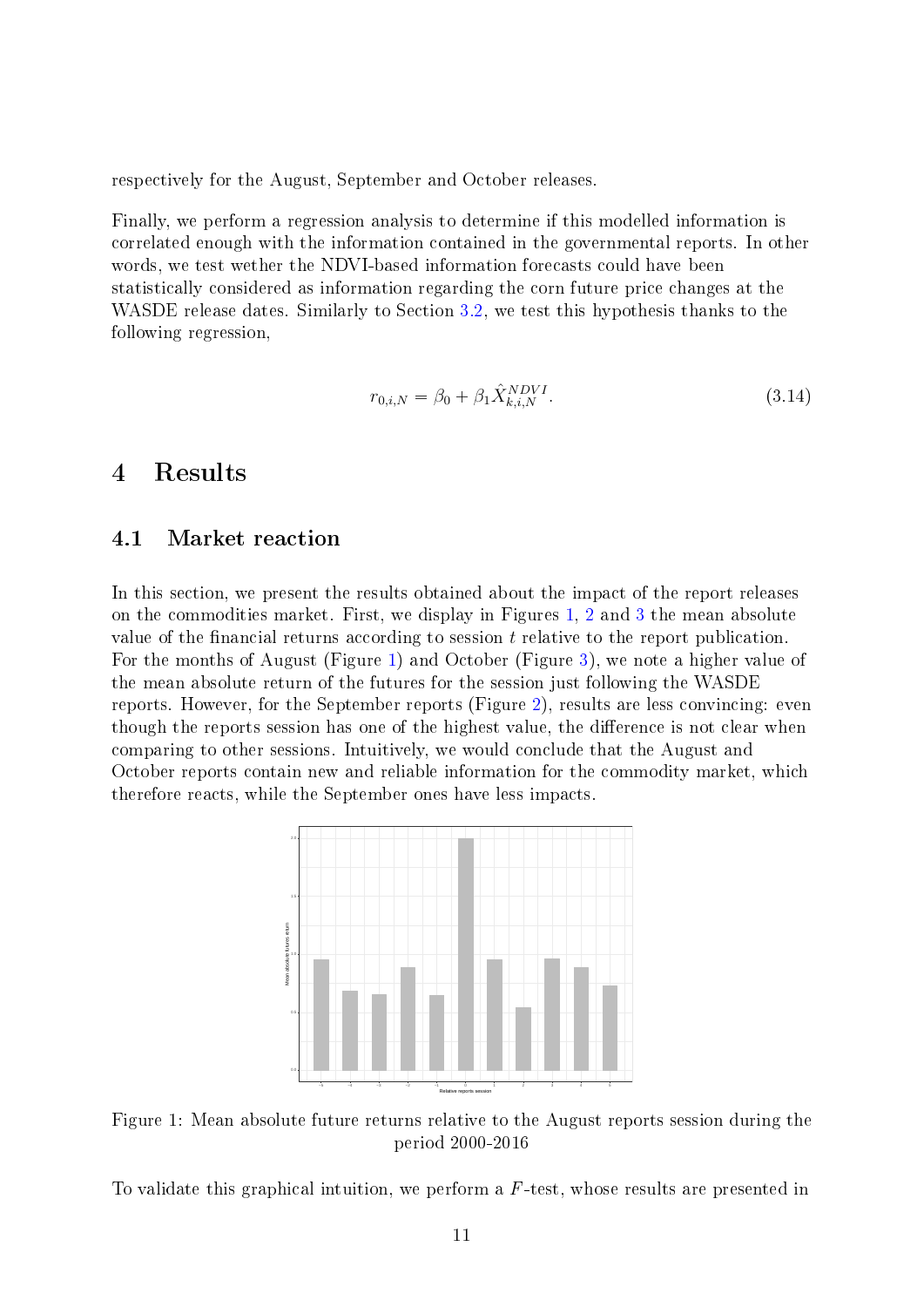<span id="page-12-0"></span>

<span id="page-12-1"></span>Figure 2: Mean absolute future returns relative to the September reports session during the period 2000-2016



Figure 3: Mean absolute future returns relative to the October reports session during the period 2000-2016

Table [3.](#page-13-0) Return variance for all reports session considered is 4.2 times more important than pre and post reports return variance, and this difference is significant at a  $0.001\%$ level. However, we note that all the reports don't seem to have the same impact on the commodity market. Thus, the ratio of variances is around 5 for the releases of August and October, and only of 2.4 for September reports. This result is highlighted by the  $p$ -values, which indicate levels of confidence lower than 0.001% for both August and October, while the September one is around 1%.

We now test more specifically wether the information contained in the NASS early yield reestimation have an impact on the corn futures market. Results of the Equation [3.6](#page-9-1) are displayed in Table [4,](#page-13-1) together with the Kendall rank correlation coefficient. First, we note that, for all the statistics, the estimates are negative with levels of confidence at least of 2%. This suggests that not only the future prices react to NASS early yield changes, but also that the reaction is rational. The signicant negative sign of the estimated coefficient is consistent with the economic theory: a reduction (res. augmentation) of the crop yield expectations leads to an increase (res. decrease) of the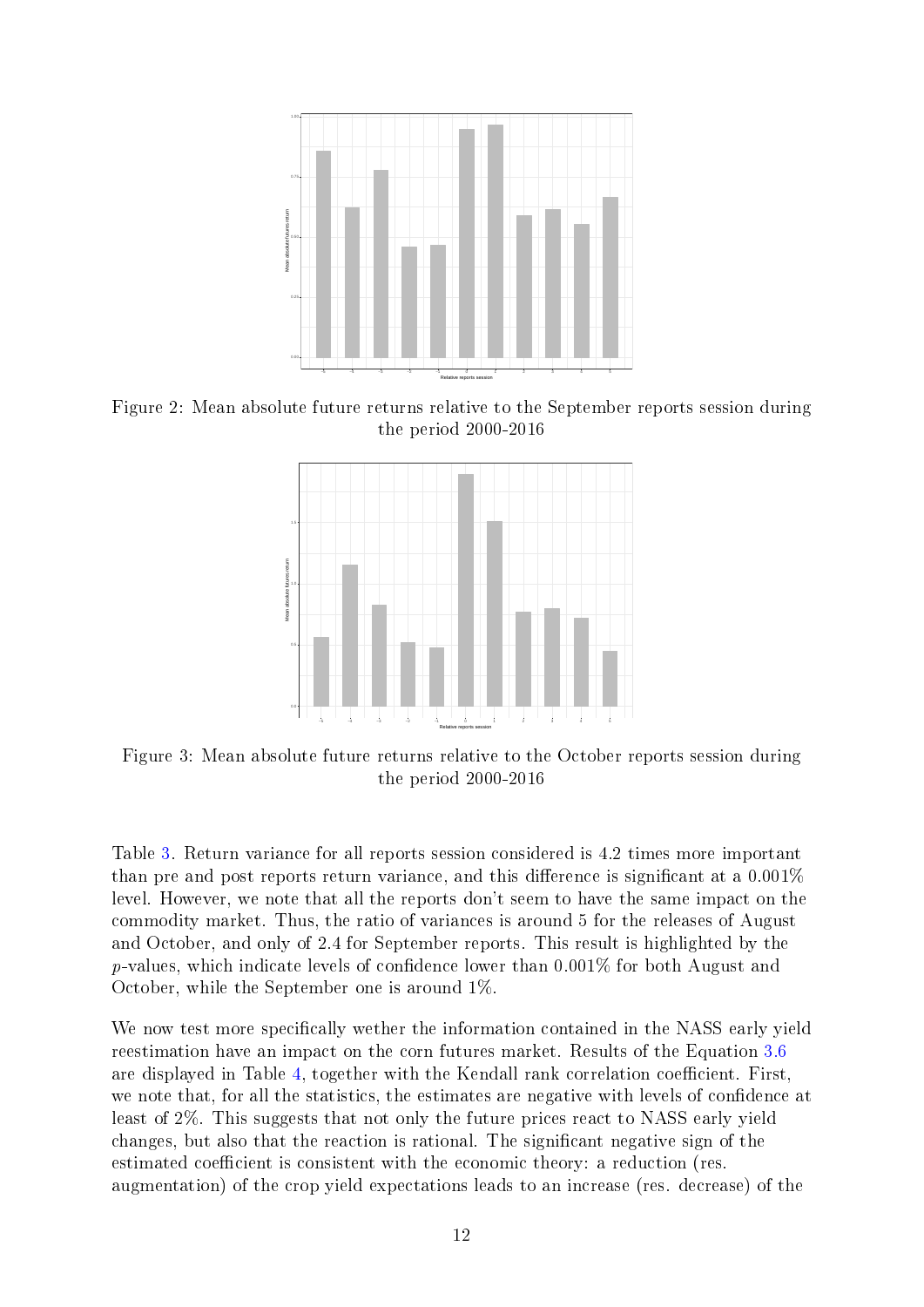| Reports     | Reports Variance | Pre/Post<br>Reports Variance | $F$ -statistic | $p$ -value    |
|-------------|------------------|------------------------------|----------------|---------------|
| August      | 7.554            | 1.467                        | 5.152          | $< 1.10^{-5}$ |
| September   | 2.073            | 0.879                        | 2.362          | 0.0068        |
| October     | 7.822            | 1.737                        | 4.503          | $< 1.10^{-5}$ |
| All Reports | 5.727            | 1.360                        | 4.211          | $< 1.10^{-5}$ |

<span id="page-13-0"></span>Table 3: Future return volatility test results for WASDE reports in Corn Markets, August-October, 2000-2016.

commodity prices. Nevertheless, we remark that the significance levels differ depending of the publication month. As anticipated in the variances test, the reaction is less marked for September releases. Indeed, the p-values of Pearson's r and Kendall's  $\tau$  are respectively only of 1.8% and 1.1%, while for other months the tests lead to a minimum of  $0.03\%$  level of confidence.

<span id="page-13-1"></span>Table 4: Regression results of future prices impacts to early corn yield estimate changes, and their Kendall  $\tau$ , August to October, 2000-2016

|             | Øο        |             |  |           |               | Kendall $\tau$ |           |               |
|-------------|-----------|-------------|--|-----------|---------------|----------------|-----------|---------------|
| Reports     | Estimates | $p$ -value  |  | Estimates | $p$ -value    |                | Estimates | $p$ -value    |
| August      | 0.835     | $5.10^{-5}$ |  | $-7.784$  | $2.10^{-5}$   |                | $-0.21$   | $5.10^{-5}$   |
| September   | $-0.021$  | 0.843       |  | $-8.001$  | 0.018         |                | $-0.14$   | 0.011         |
| October     | $-0.273$  | 0.196       |  | $-24.3$   | $3.10^{-4}$   |                | $-0.20$   | $3.10^{-4}$   |
| All reports | 0.162     | 0.122       |  | $-7.869$  | $< 1.10^{-5}$ |                | $-0.15$   | $< 1.10^{-5}$ |

The results obtained in this market reaction study are consistent with the existing literature, like for example Isengildina-Massa et al. [\(2008\)](#page-20-1) who also detect a lower, while still statistically signicant, impact of the September reports on the market. Thus, we can conclude on the fact that, during the period 2000-2016, the market participants considered that the WASDE reports of August, September and October, contain new and reliable information, and therefore react to it. Furthermore, we show evidences that, in particular, the NASS yield estimation changes provide valuable information to the commodity market, which seems to rationnaly react to it. This last result is line with the findings of Abbott et al.  $(2016)$  who estimate the corn yield informational value of WASDE reports to \$188 million.

#### 4.2 Forecasting valuable information

In this section, we display the results from the NDVI-based analysis. First, we present in Table [5](#page-15-0) estimates of the early yield forecasting models for each state based on the MODIS NDVI time series described in Equation [3.9.](#page-10-0) We note that the end of September models (period 17) achieve high adjusted- $R^2$  values, between 0.82 and 0.91. for almost every state. On the contrary, Kansas corn forecast model fail to fulfill such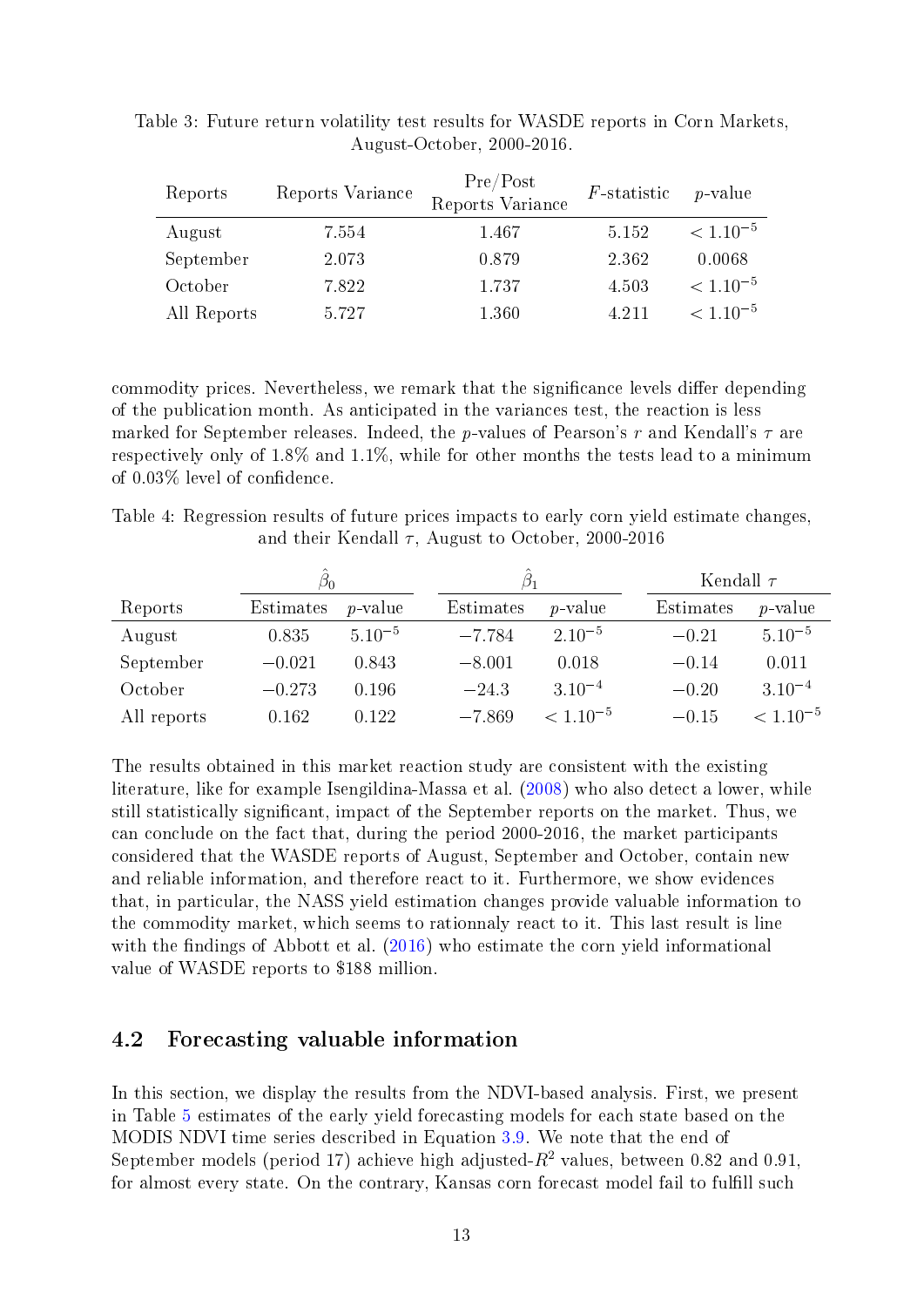level of accuracy, even though it leads to a rather correct  $R^2$  of 0.61. Similarly, the adjusted- $R^2$  increases throughout the growing season for all the states except Kansas and, to a lesser extent, Wisconsin. Thus, for example in Minnesota, at end of July the models lead to an accuracy of 0.54, which augments up to 0.77 around end of August and finally achieves an adjusted- $R^2$  of 0.85 at end of September. The special case of Kansas must be due to the fact that, contrary to other states where the two main crop types are corn and soybeans, Kansas is also a large winter wheat producer (cf. Table [6](#page-16-1) for example). Hence, MODIS NDVI time series from wheat interfere with the corn ones when estimating the NDVI at a state level.

The NDVI-based early yield forecasting model results are in line with the WASDE's aim at providing accurate information about future yields, and perfecting it along the growing season. Thus, it is a logical candidate to model the information given by the WASDE reports. We therefore plot the modeled NDVI-based information (estimated with the Equations [3.11](#page-10-1) to [3.13\)](#page-10-2) to the NASS-based one (estimated with the Equation [3.3](#page-9-2) and [3.4\)](#page-9-3) in Figure [4.](#page-14-0) We graphically observe a postive correlation, which is statistically validated. The Pearson's r and Kendall's  $\tau$  correlation coefficients are equal respectively to 0.68 and 0.35, both with a signicance level of 0.1%.

<span id="page-14-0"></span>

Figure 4: NASS yield estimation changes to NDVI-based yield estimation changes, August to October, 2000-2016

Although the NDVI-based information is significantly correlated to the early NASS yield estimation changes, the main goal of our study is to determine wether this correlation is strong enough for our NDVI-based yield estimation changes to be signicantly correlated with the commodities market reactions. To assess this point we present the results of the Equation [3.14,](#page-11-2) together with the Kendall's  $\tau$ , in Table [7.](#page-16-2) We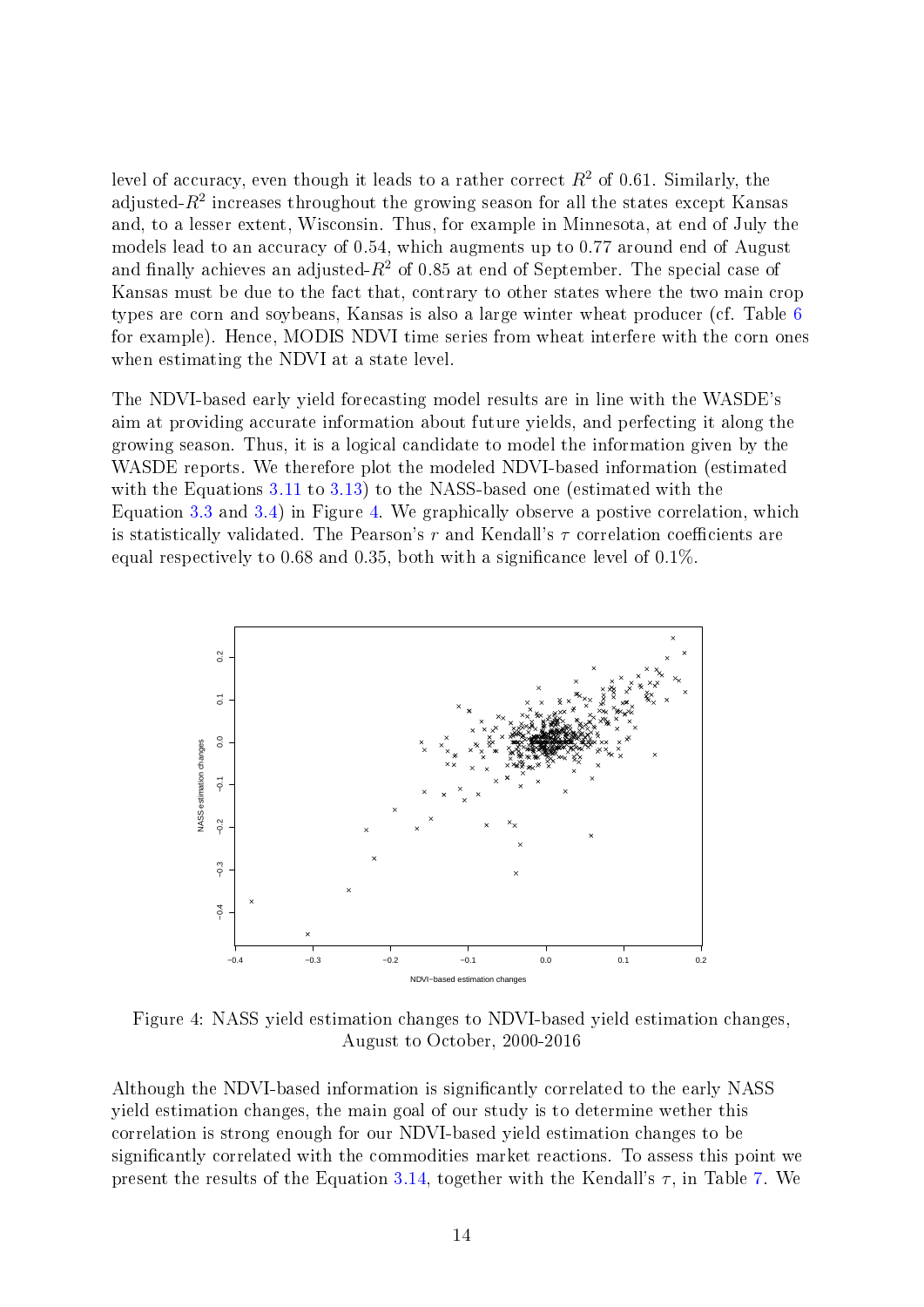|               |        | Dependant variable estimates |          |                      |             |                 |
|---------------|--------|------------------------------|----------|----------------------|-------------|-----------------|
| <b>States</b> | Period | Intercept                    | Year     | Maximum              | $(G-M)$     | Adjusted- $R^2$ |
|               | 13     | $-3809*$                     | $1.8*$   | 681***               | $-81*$      | 0.60            |
| Illinois      | 15     | $-2863**$                    | $1.2*$   | $575^{\ast\ast\ast}$ | 25          | 0.84            |
|               | 17     | $-2042.$                     | 0.78     | $415**$              | $59*$       | 0.86            |
|               | 13     | $-1784$                      | 0.84     | $458^{\ast\ast\ast}$ | $-49*$      | 0.61            |
| Indiana       | 15     | $-3219**$                    | $1.4***$ | 623***               | $33*$       | 0.85            |
|               | 17     | $-2656**$                    | $1.1*$   | 472***               | $56*$       | 0.87            |
|               | 13     | $-3085*$                     | $1.5*$   | $407*$               | $-46$       | 0.46            |
| Iowa          | 15     | $-2903**$                    | $1.2*$   | 693***               | 1.9         | 0.77            |
|               | 17     | $-2352**$                    | $0.97*$  | $487**$              | 32.         | 0.82            |
|               | 13     | $-3777$                      | 0.15     | $292*$               | 20          | 0.60            |
| Kansas        | 15     | $303**$                      | $-0.19$  | 57                   | $58\,^*$    | 0.64            |
|               | 17     | 964                          | $-0.52$  | 90                   | $39*$       | 0.61            |
|               | 13     | $-4284^{\ast\ast\ast}$       | $2.2***$ | 224**                | $-51$       | 0.81            |
| Michigan      | 15     | $-3478***$                   | $1.6***$ | 407***               | $40^{\ast}$ | 0.87            |
|               | 17     | $-3033**$                    | $1.3***$ | $397**$              | $45*$       | 0.88            |
|               | 13     | $-3186*$                     | $1.5*$   | 265                  | 17          | 0.54            |
| Minnesota     | 15     | $-1799.$                     | 0.6      | 613**                | $54***$     | 0.77            |
|               | 17     | $-1576.$                     | 0.52     | 477**                | 63***       | 0.85            |
|               | 13     | $-3483**$                    | $1.7***$ | $175*$               | 28          | 0.71            |
| Nebraska      | 15     | $-3103**$                    | $1.5***$ | 108                  | 39.         | 0.77            |
|               | 17     | $-3072***$                   | $1.5***$ | 0.7                  | $47**$      | 0.89            |
|               | 13     | $-3055$                      | $1.5\,$  | 201.                 | 64          | 0.53            |
| Ohio          | 15     | $-1157$                      | 0.34     | $569***$             | $48**$      | 0.91            |
|               | 17     | $-1620.$                     | 0.57     | 293.                 | $79**$      | 0.91            |
|               | 13     | $-4122*$                     | $2.0*$   | $224*$               | 5.8         | 0.64            |
| South Dakota  | 15     | $-3701**$                    | $1.8*$   | 233*                 | 21          | 0.73            |
|               | 17     | $-3517**$                    | $1.7***$ | 98                   | $49**$      | 0.84            |
|               | 13     | $-3124***$                   | $1.5***$ | 207**                | 36          | 0.80            |
| Wisconsin     | 15     | $-3001**$                    | $1.4**$  | 310.                 | $47*$       | 0.79            |
|               | 17     | $-3167***$                   | $1.4***$ | 215                  | $50**$      | 0.83            |

<span id="page-15-0"></span>Table 5: Regression results of final corn yield estimate to NDVI time series, 2000-2016

Note: The levels of significance are noted as:  $**$  for 0.1%,  $**$  for 1%,  $*$  for 5% and . for 10%.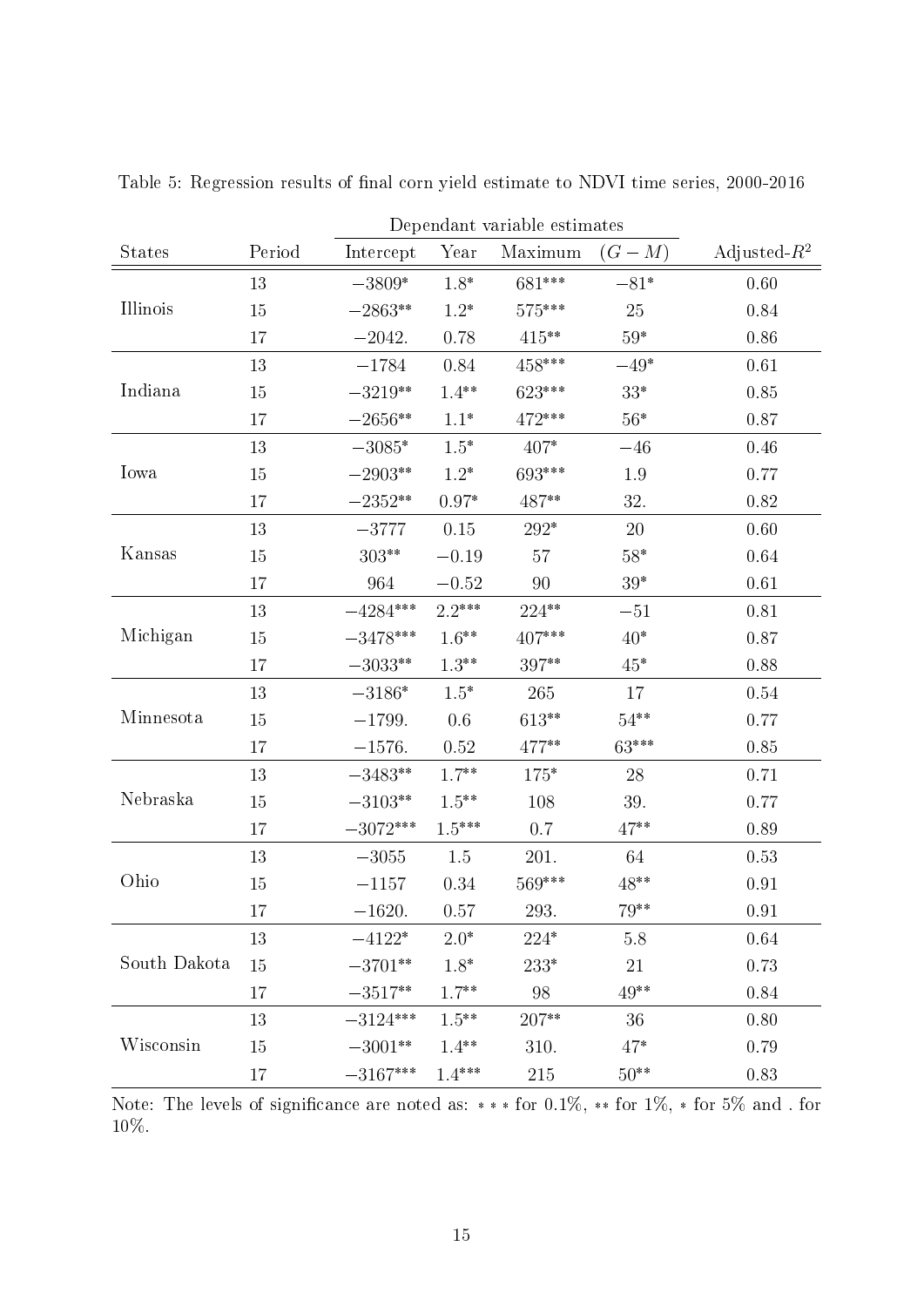| State  | Crop     | Planted area |
|--------|----------|--------------|
| Iowa   | Corn     | 13,900       |
| Iowa   | Soybeans | 9,500        |
| Iowa   | Wheat    | 25           |
| Kansas | Corn     | 5,100        |
| Kansas | Soybeans | 4,050        |
| Kansas | Wheat    | 8,500        |

<span id="page-16-1"></span>Table 6: Area planted for corn, soybeans and winter wheat in Iowa and Kansas in 2016 (thousands of acres).

remark that, when considering the three reports, the Pearson's correlation is signicant at a 0.2% level. Furthermore, the  $\hat{\beta}_1$  estimate is negative  $(-5)$ , and therefore in line with the expectations. However, when focusing on specific month, we note that for the September one, no signicant estimation emerge, the estimate even appear to be positive. This poor performance on the September reports is not completely a surprise. Indeed, these releases lead to the less important, but still statistically signicant, market reactions quantified through the variance or regression analysis (cf. Table [3](#page-13-0) and [4](#page-13-1) and Figure [2\)](#page-12-0). Kendall's  $\tau$  study also indicates that the correlation is negative and significant for the August and October reports, while, for the September release, no significance arises. However, and on the contrary to the linear model, the rank correlation is not statistically significant when considering all reports together.

<span id="page-16-2"></span>Table 7: Regression results of future prices impacts to early NDVI-based corn yield estimate changes, and their Kendall  $\tau$ , August to October, 2000-2016

|             |           |             | ال |           |             | Kendall $\tau$ |           |            |
|-------------|-----------|-------------|----|-----------|-------------|----------------|-----------|------------|
| Reports     | Estimates | $p$ -value  |    | Estimates | $p$ -value  |                | Estimates | $p$ -value |
| August      | 0.841     | $9.10^{-5}$ |    | $-6.828$  | 0.002       |                | $-0.12$   | 0.023      |
| September   | $-0.003$  | 0.815       |    | 1.352     | 0.550       |                | 0.049     | 0.354      |
| October     | $-0.400$  | 0.054       |    | $-27.25$  | $1.10^{-4}$ |                | $-0.17$   | 0.002      |
| All reports | 0.127     | 0.233       |    | $-5.001$  | 0.002       |                | $-0.012$  | 0.689      |

## <span id="page-16-0"></span>5 Perspectives

The results we present in the current paper are promising, however we believe that the methodology needs to be enhanced before a concrete and effective application on the commoditites market. Our statistical study aims at highlighting evidences that there is a possibility to forecast some of the valuable information contained in the USDA reports through the use of satellite data. These first findings should incite the private sector to develop similar methodologies for their risk management. We therefore propose some improvements that should be further investigate for a practical implementation.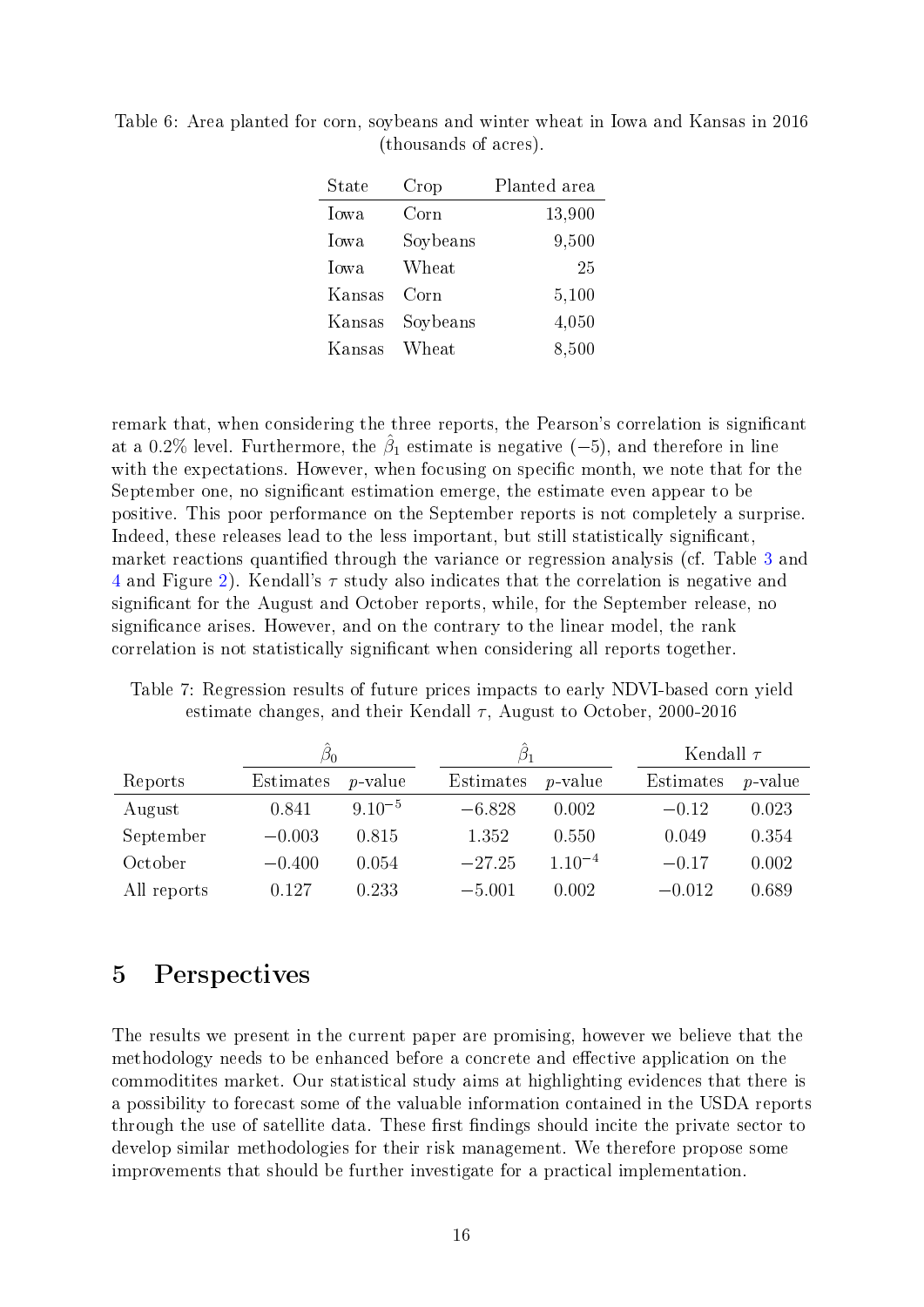First, we have only used NDVI to obtain our early yield estimates. To improve the accuracy of our model, a relative easy upgrade would be to also consider weather data (Mkhabela et al., [2011\)](#page-21-1), or other vegetation index such as Enhanced Vegetation Index (Johnson et al., [2016\)](#page-20-10). The use of a larger period to train the models could also be useful. In the current paper, we focus on the MODIS data, i.e. from 2000, while older data sources exist such as the AVHRR. However, the instruments and resolution being different, data first needs to be reprocessed (Pedelty et al.,  $2007$ ). This issue will surely raise again in the future with the continuous enhancement of the satellite resolution (Skakun et al., [2018\)](#page-22-9). More sophisticated data upgrades can be applied. Indeed, even though we apply a crop mask (MOD 12) to the MODIS NDVI data, we still conduct our study at a state level. Yet, many different crop types can be grown in a single state. It, therefore, leads to interferences between crops in the resulting NDVI time series. For example, Figure [5](#page-17-0) displays the MODIS NDVI time series over the year 2016 in Kansas. We observe two peaks: one around the period 9 (mid May) and one around the period 15 (mid August). This results from the fact that Kansas is an important winter wheat producer (first peak), but also of corn and soybeans (second peak), as shown in Table  $6$ . Recent studies highlight the possibility to elaborate a crop mapping thanks to remote sensing methods (Skakun et al., [2017b;](#page-22-7) Skakun et al., [2017a\)](#page-21-8). Applying such a map should result to a better yield forecasting accuracy (Maselli and Rembold, [2001;](#page-21-11) Kastens et al., [2005;](#page-20-8) Zhang et al., [2019\)](#page-22-10). Furthermore, if the map can be estimated early enough, it could also be used to forecast another valuable information from the USDA reports: the planted area. Indeed, the value to the market parcipants of such information is estimated to \$145 million (Abbott et al., [2016\)](#page-19-2).

<span id="page-17-0"></span>

Figure 5: MODIS NDVI time series of Kansas over the year 2016.

The multiple crops problematic raises another limit of our paper: we focus on the corn future market only. The WASDE reports also contain valuable information about other agricultural commodities such as soybeans, wheat, barley, rice, etc. Moreover, as the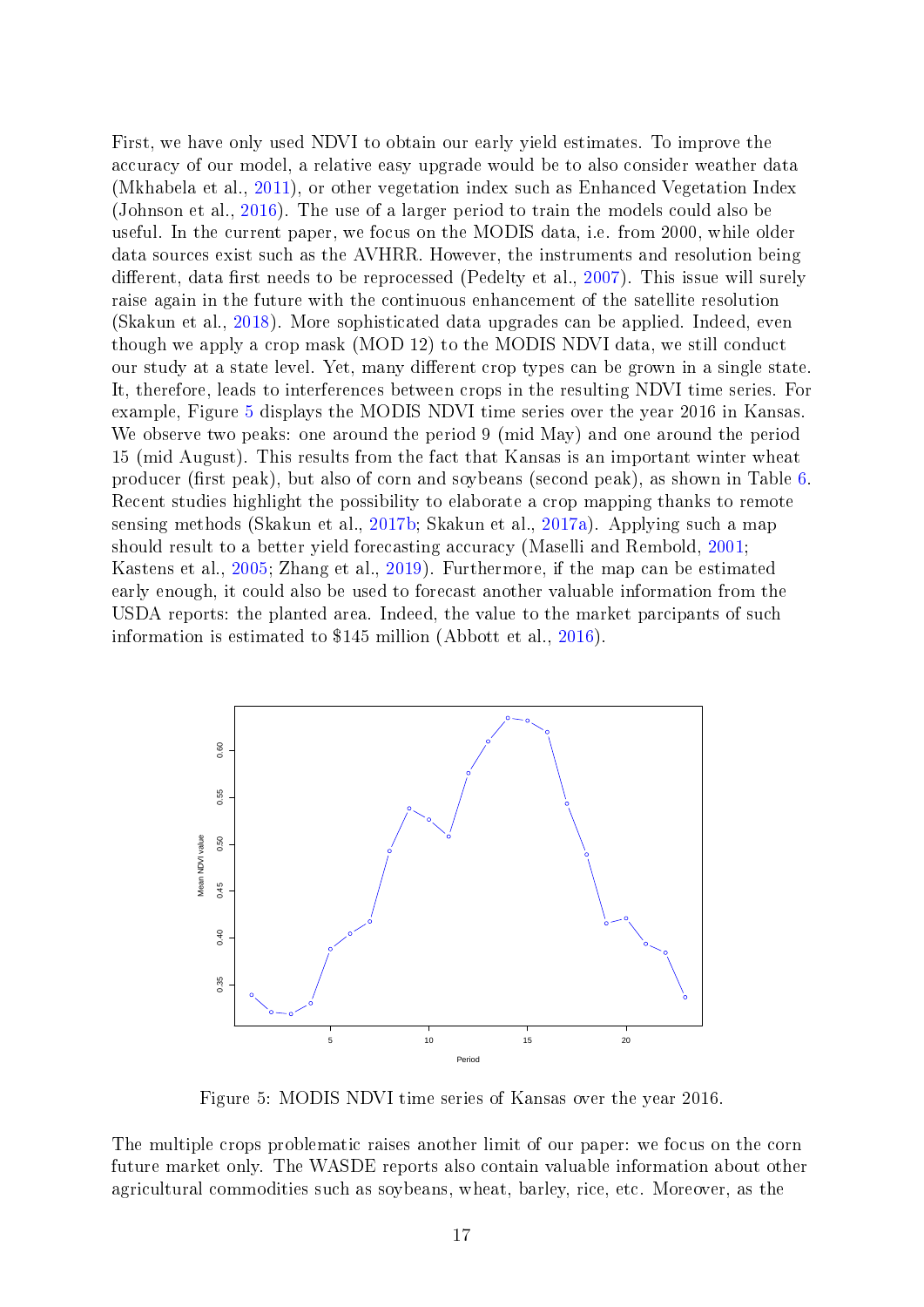"W" suggests, the WASDE reports provide overviews of the supply and demand for these crops all around the world. For example, a careful attention is given to European (European Union, Ukraine and Russia) wheat market or Brazilian soybeans market. The agricultural commodities we focus on being storable, the different financial markets are linked one to another. Hence, to improve the forecasting performance of the market reactions to the WASDE releases, one would need to develop a more global model, in term of both crop type and localisation. Since the MODIS data cover the entire world, no major data problems should be expected.

Thirdly, in this research we focus on the public information contained in the USDA. More specifically, we evaluate the market reaction to the reestimation of yields as if no other information sources, public or private, were considered as newsworthy by the market participants. However, it is known that other governmental reports, published between two WASDE ones, contain valuable information on the crop conditions, notably the Crop Progress reports (Lehecka, [2014\)](#page-20-5). In addition, many market participants have access to private forecasts on the future agricultural supply and demand (Karali et al., [2019\)](#page-20-3). Therefore, it would be beneficial to take into account other sources of information in the modelling of the commoditites market reaction to the WASDE release.

Last but not least, we highlight significant and rational correlations in our results. For a practical implementation in the commodities market, the general idea of the current paper has to be converted into a trading strategy. Moreover, the performance should be assessed through a backtesting methodology before being put into practice. This method is an out-sample one, contrary to the study we conduct here. Thus, overfitting mentioned in Section [3.3](#page-9-4) is no longer an issue. Hence, to increase the accuracy of the governmental valuable information forecasts, one should train the NDVI-based early yield model (Equation [3.9\)](#page-10-0) not with the NASS final yield estimates  $Y_{k,N}$ , but rather with the corresponding NASS early yield estimates  $Y_{k,i,N}$ .

# <span id="page-18-0"></span>6 Conclusions

In this paper, we retrieve, over the period 2000-2016, the well-known result that corn futures market reacts to the WASDE report releases. Then, we evaluate the informational value contained in the early yield estimations from the NASS, published together with the WASDE. We find out that the changes in these estimations are significantly and rationally correlated to the financial returns of the corn futures. Then, we propose an econometric model to obtain early yield forecasts based on MODIS NDVI time series, available around two weeks before the actual publication of the WASDE reports. Finally, we show that changes between two of the NDVI-based early yield estimates are also signicantly and rationally correlated to the corn future returns. Therefore, it seems possible to forecast some valuable information from the USDA announcements thanks to MODIS NDVI data.

Even though we do not pursue our work on this subject, our study can inspire commodity traders or agricultural insurance companies to optimize their financial and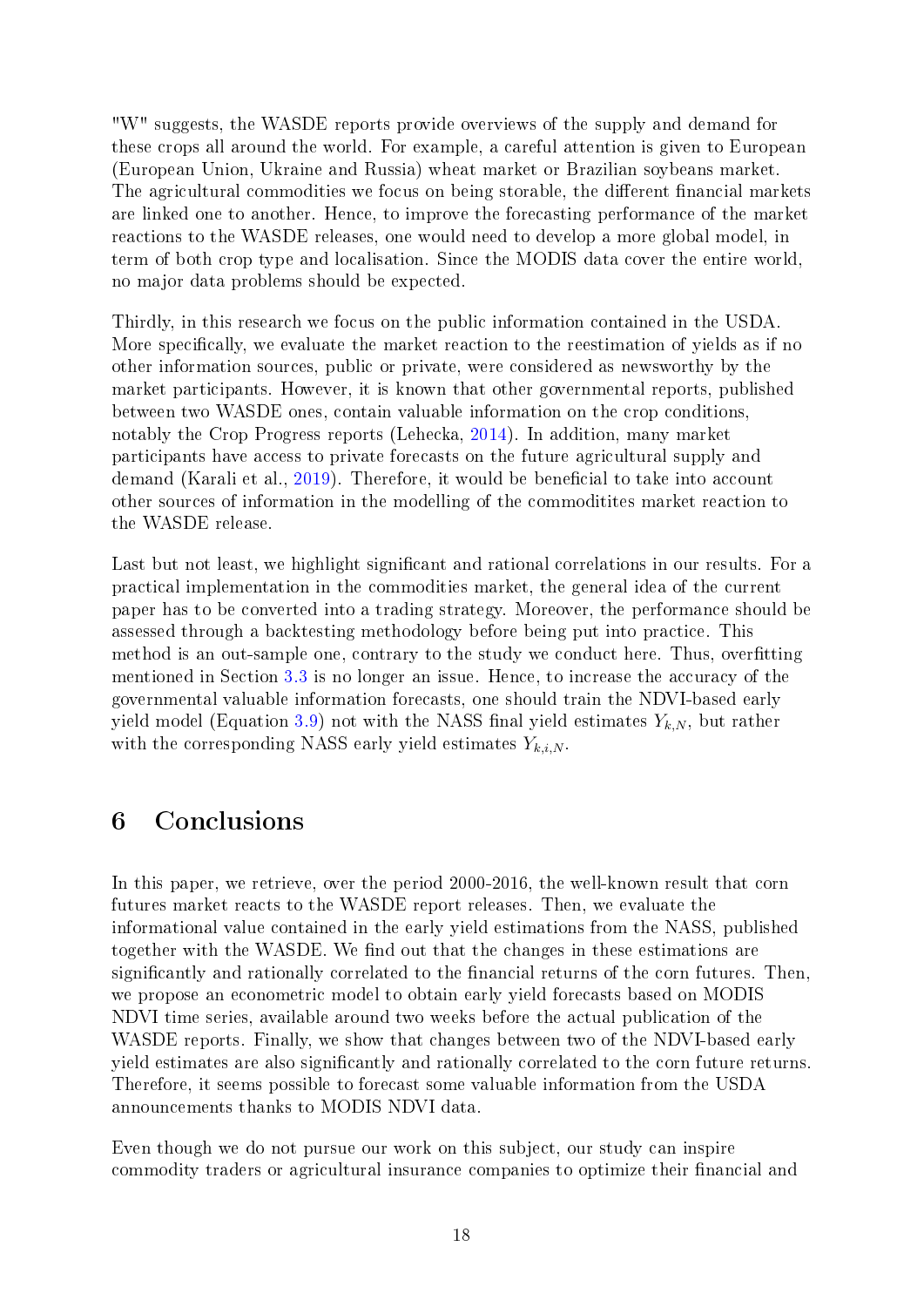risk management strategies. Indeed, the value of the information is important for the market participants. Moreover, since the databases are provided in open access, the data acquisition cost can be considered as null. Hence, the incentives seem high enough for the private sector to invest in developping remote sensing tools for the commodities price risk management. Indeed, the approach presented in the current paper is only to be seen as a proof of concept rather than a directly useable methodology. In this perspective, we have proposed some improvements that one would need to focus on before putting the method into practice.

Nevertheless, giving that the data is provided by the NASA, i.e. a reliable governmental institution, the derived information can be considered as public. Hence, in the long term, if all market participants have developped such methodology, it may decrease the impact of the USDA reports.

# References

- <span id="page-19-2"></span>Abbott, P., Boussios, D., and Lowenberg DeBoer, J. (2016). Valuing Public Information in Agricultural Commodity Markets: WASDE Corn Reports. NCCC-134 Conference on Applied Commodity Price Analysis, Forecasting, and Market Risk Management. St. Louis, MO.
- <span id="page-19-5"></span>Becker-Reshef, I., Vermote, E., Lindeman, M., and Justice, C. (2010a). A generalized regression-based model for forecasting winter wheat yields in Kansas and Ukraine using MODIS data. Remote Sensing of Environment 114.6, pp. 1312–1323.
- <span id="page-19-8"></span>Becker-Reshef, I., Justice, C., Sullivan, M., Vermote, E., and Tucker, C. (2010b). The Global Agriculture Monitoring (GLAM) project.  $Remote$  Sensing 2.6, pp. 1589–1609.
- <span id="page-19-3"></span>Colwell, R. (1956). Determining the prevalence of certain cereal crop diseases by means of aerial photography.  $Hilgardia$  26.5, pp. 223–286. DOI: [10.3733/hilg.v26n05p223.](https://doi.org/10.3733/hilg.v26n05p223)
- <span id="page-19-6"></span>Doraiswamy, P. C., Sinclair, T. R., Hollinger, S., Akhmedov, B., Stern, A., and Prueger, J. (2005). Application of MODIS derived parameters for regional crop yield assessment. Remote Sensing of Environment 97.2, pp. 192–202. DOI: [10.1016/j.rse.2005.03.015.](https://doi.org/10.1016/j.rse.2005.03.015)
- <span id="page-19-0"></span>Dorfman, J. H. and Karali, B. (2015). A Nonparametric Search for Information Effects from USDA Reports. Journal of Agricultural and Resource Economics 40.1, pp. 124-143.
- <span id="page-19-4"></span>Ferencz, C. et al. (2004). Crop yield estimation by satellite remote sensing. International Journal of Remote Sensing  $25.20$ , pp. 4113-4149. DOI: [10.1080/01431160410001698870.](https://doi.org/10.1080/01431160410001698870)
- <span id="page-19-1"></span>Fortenbery, T. and Sumner, D. A. (1993). The effects of USDA reports in futures and options markets. Journal of Futures Markets 13, pp. 157–173.
- <span id="page-19-7"></span>Gao, F., Anderson, M. C., Zhang, X., Yang, Z., Alfieri, J. G., Kustas, W. P., Mueller, R., Johnson, D. M., and Prueger, J. H. (2017). Toward mapping crop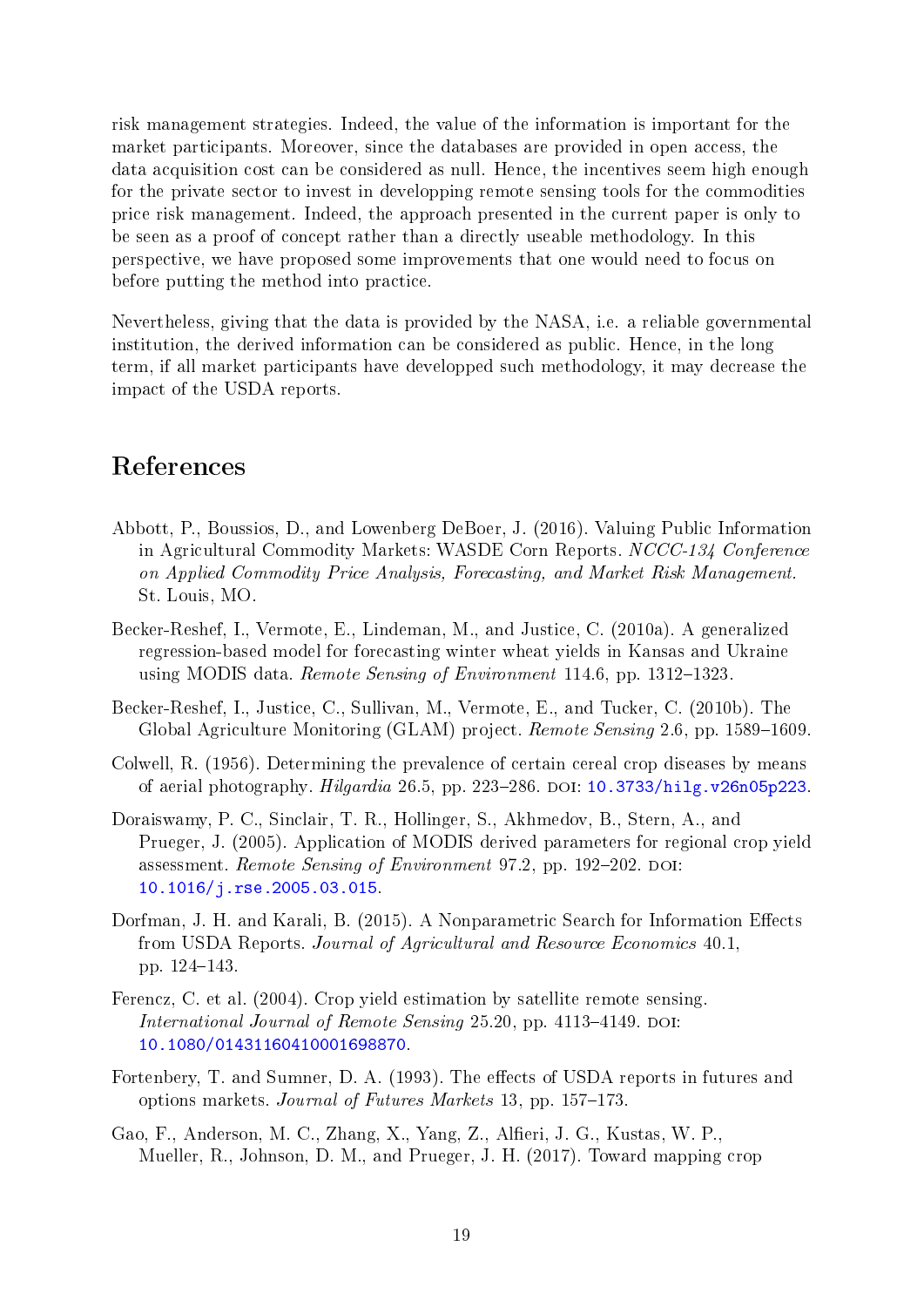progress at field scales through fusion of Landsat and MODIS imagery. Remote Sensing of Environment 188, pp. 9-25. DOI: [10.1016/j.rse.2016.11.004.](https://doi.org/10.1016/j.rse.2016.11.004)

- <span id="page-20-0"></span>Garcia, P., Irwin, S. H., Leuthold, R. M., and Yang, L. (1997). The value of public information in commodity futures markets. Journal of Economic Behavior  $\mathcal B$  $Organization$  32.4, pp. 559-570. DOI: [10.1016/S0167-2681\(97\)00013-9.](https://doi.org/10.1016/S0167-2681(97)00013-9)
- <span id="page-20-2"></span>Gouel, C. (2018). The Value of Public Information in Storable Commodity Markets: Application to the Soybean Market. NCCC-134 Conference on Applied Commodity Price Analysis, Forecasting, and Market Risk Management. Minneapolis, Minnesota.
- <span id="page-20-4"></span>Irwin, S. H., Good, D. L., and Gomez, J. K. (2001). The Value of USDA Outlook Information: An Investigation using event Study Analysis. NCR Conference on Applied Commodity Price Analysis, Forecasting, and Market Risk Management. St. Louis MO.
- <span id="page-20-1"></span>Isengildina-Massa, O., Irwin, S. H., Good, D. L., and Gomez, J. K. (2008). The Impact of Situation and Outlook Information in Corn and Soybean Futures Markets: Evidence from WASDE Reports. Journal of Agricultural and Applied Economics 40.1, pp. 89-103. DOI: [10.1017/S1074070800027991.](https://doi.org/10.1017/S1074070800027991)
- <span id="page-20-10"></span>Johnson, M. D., Hsieh, W. W., Cannon, A. J., Davidson, A., and Bédard, F. (2016). Crop yield forecasting on the Canadian Prairies by remotely sensed vegetation indices and machine learning methods. Agricultural and Forest Meteorology 218-219, pp. 74-84. DOI: [10.1016/j.agrformet.2015.11.003.](https://doi.org/10.1016/j.agrformet.2015.11.003)
- <span id="page-20-3"></span>Karali, B., Isengildina-Massa, O., Irwin, S. H., Adjemian, M. K., and Johansson, R.  $(2019)$ . Are USDA reports still news to changing crop markets? Food Policy. DOI: [10.1016/j.foodpol.2019.02.005.](https://doi.org/10.1016/j.foodpol.2019.02.005)
- <span id="page-20-8"></span>Kastens, J. H., Kastens, T. L., Kastens, D. L. A., Price, K. P., Martinko, E. A., and Lee, R.-Y. (2005). Image masking for crop yield forecasting using AVHRR NDVI time series imagery. Remote Sensing of Environment 99.3, pp. 341–356. DOI: [10.1016/j.rse.2005.09.010.](https://doi.org/10.1016/j.rse.2005.09.010)
- <span id="page-20-9"></span>Kim, S., Zulauf, C., Roberts, M., and Cook, K. (2015). Performance of 5-Year Olympic Moving Average in Forecasting U.S. Crop Year Revenue for Program Crops. NCCC-134 Conference on Applied Commodity Price Analysis, Forecasting, and Market Risk Management. St. Louis MO.
- <span id="page-20-6"></span>Kumar, R. and Silva, L. (1973). Light Ray Tracing Through a Leaf Cross Section. Appl. Opt.,  $AO$  12.12, pp. 2950-2954. DOI: 10.1364/A0.12.002950.
- <span id="page-20-5"></span>Lehecka, G. V. (2014). The Value of USDA Crop Progress and Condition Information: Reactions of Corn and Soybean Futures Markets. Journal of Agricultural and  $Resource\ Economics$  39.1, pp. 88-105.
- <span id="page-20-7"></span>Li, A., Liang, S., Wang, A., and Qin, J. (2007). Estimating Crop Yield from Multi-temporal Satellite Data Using Multivariate Regression and Neural Network Techniques. Photogrammetric Engineering & Remote Sensing 73.10, pp. 1149-1157. doi: [10.14358/PERS.73.10.1149.](https://doi.org/10.14358/PERS.73.10.1149)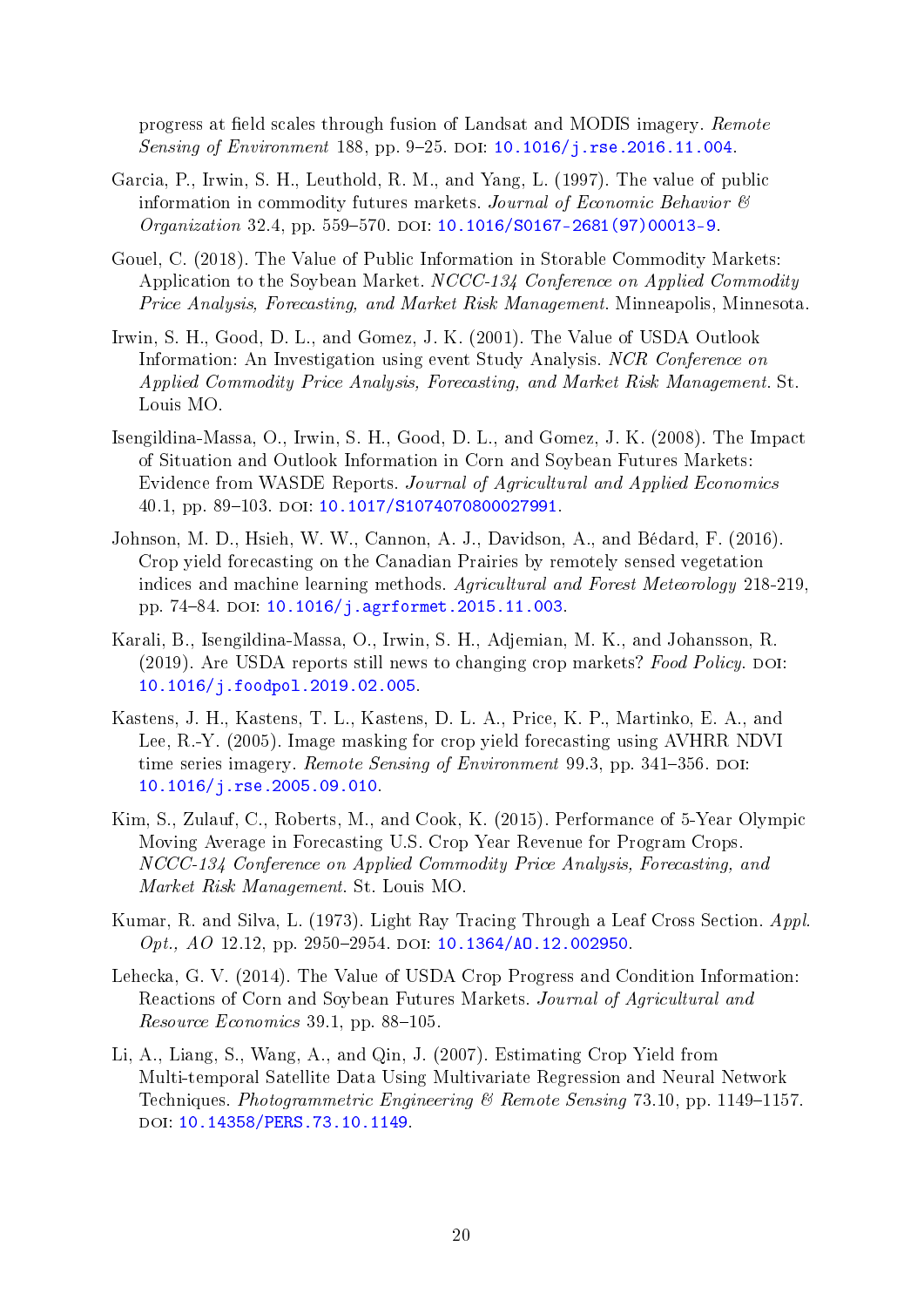- <span id="page-21-5"></span>Ma, B. L., Dwyer, L. M., Costa, C., Cober, E. R., and Morrison, M. J. (2001). Early Prediction of Soybean Yield from Canopy Reflectance Measurements. Agronomy  $Journal 93.6, pp. 1227-1234. DOI: 10.2134/agrami2001.1227.$
- <span id="page-21-11"></span>Maselli, F. and Rembold, F. (2001). Analysis of GAC NDVI Data for Cropland Identification and Yield Forecasting in Mediterranean African Countries. Photogrammetric Engineering  $\mathcal B$  Remote Sensing 67.5, pp. 593–602.
- <span id="page-21-2"></span>McKenzie, A. M. (2008). Pre-Harvest Price Expectations for Corn: The Information Content of USDA Reports and New Crop Futures. Am J Agric Econ 90.2, pp. 351-366. DOI: [10.1111/j.1467-8276.2007.01117.x.](https://doi.org/10.1111/j.1467-8276.2007.01117.x)
- <span id="page-21-3"></span>Milacek, T. T. and Brorsen, B. W. (2017). Trading Based on Knowing the WASDE Report in Advance. Journal of Agricultural and Applied Economics 49.3, pp. 400-415. DOI: [10.1017/aae.2017.8.](https://doi.org/10.1017/aae.2017.8)
- <span id="page-21-1"></span>Mkhabela, M. S., Bullock, P., Raj, S., Wang, S., and Yang, Y. (2011). Crop yield forecasting on the Canadian Prairies using MODIS NDVI data. Agricultural and Forest Meteorology 151.3, pp. 385–393. DOI:  $10.1016/j$ . agrformet. 2010.11.012.
- <span id="page-21-12"></span>Pedelty, J. et al. (2007). Generating a long-term land data record from the AVHRR and MODIS Instruments. 2007 IEEE International Geoscience and Remote Sensing  $Symposium$ . Barcelona, Spain: IEEE, pp. 1021-1025. DOI: [10.1109/IGARSS.2007.4422974.](https://doi.org/10.1109/IGARSS.2007.4422974)
- <span id="page-21-9"></span>Pervez, M. S. and Brown, J. F. (2010). Mapping Irrigated Lands at 250-m Scale by Merging MODIS Data and National Agricultural Statistics. Remote Sensing 2.10, pp. 2388-2412. DOI: [10.3390/rs2102388.](https://doi.org/10.3390/rs2102388)
- <span id="page-21-10"></span>Peterson, D., Whistler, J., Egbert, S., and Brown, J. C. (2011). Mapping Irrigated Lands by Crop Type in Kansas. Pecora 18-Forty Years of Earth  $Observation...$  Understanding a Changing World, pp. 14-17.
- <span id="page-21-0"></span>Prasad, A. K., Chai, L., Singh, R. P., and Kafatos, M. (2006). Crop yield estimation model for Iowa using remote sensing and surface parameters. International Journal of Applied Earth Observation and Geoinformation 8.1, pp. 26–33. DOI: [10.1016/j.jag.2005.06.002.](https://doi.org/10.1016/j.jag.2005.06.002)
- <span id="page-21-7"></span>Rasmussen, M. S. (1997). Operational yield forecast using AVHRR NDVI data: Reduction of environmental and inter-annual variability. International Journal of Remote Sensing 18.5, pp. 1059-1077. DOI: [10.1080/014311697218575.](https://doi.org/10.1080/014311697218575)
- <span id="page-21-6"></span>Ren, J., Chen, Z., Zhou, Q., and Tang, H. (2008). Regional yield estimation for winter wheat with MODIS-NDVI data in Shandong, China. International Journal of Applied Earth Observation and Geoinformation. Modern Methods in Crop Yield Forecasting and Crop Area Estimation 10.4, pp. 403–413. DOI: [10.1016/j.jag.2007.11.003.](https://doi.org/10.1016/j.jag.2007.11.003)
- <span id="page-21-4"></span>Rouse, J. W., Haas, R. H., Schell, J. A., and Deering, D. W. (1974). Monitoring vegetation systems in the Great Plains with ERTS. NASA.
- <span id="page-21-8"></span>Skakun, S., Vermote, E., Roger, J.-C., and Belen, F. (2017a). Combined use of Landsat-8 and Sentinel-2A images for winter crop mapping and winter wheat yield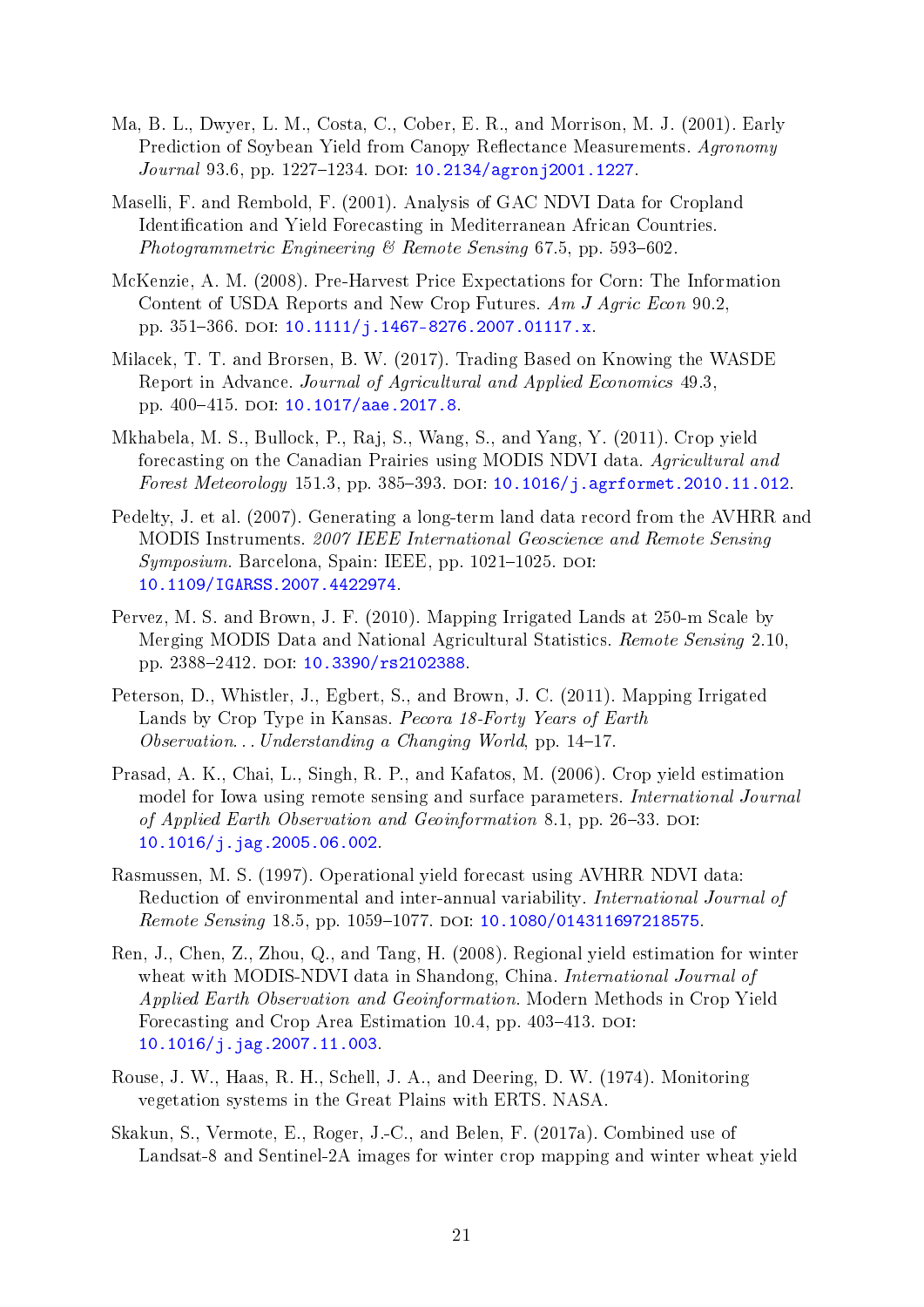assessment at regional scale.  $AIMS$  Geoscience 3.2, pp. 163–186. DOI: [10.3934/geosci.2017.2.163.](https://doi.org/10.3934/geosci.2017.2.163)

- <span id="page-22-7"></span>Skakun, S., Franch, B., Vermote, E., Roger, J.-C., Becker-Reshef, I., Justice, C., and Kussul, N. (2017b). Early season large-area winter crop mapping using MODIS NDVI data, growing degree days information and a Gaussian mixture model. Remote Sensing of Environment 195, pp. 244-258. DOI: [10.1016/j.rse.2017.04.026.](https://doi.org/10.1016/j.rse.2017.04.026)
- <span id="page-22-9"></span>Skakun, S., Justice, C. O., Vermote, E., and Roger, J.-C. (2018). Transitioning from MODIS to VIIRS: an analysis of inter-consistency of NDVI data sets for agricultural monitoring. International Journal of Remote Sensing 39.4, pp. 971–992. DOI: [10.1080/01431161.2017.1395970.](https://doi.org/10.1080/01431161.2017.1395970)
- <span id="page-22-0"></span>Summer, D. A. and Mueller, R. A. E. (1989). Are Harvest Forecasts News? USDA Announcements and Futures Market Reactions. Am J Agric Econ 71.1, pp. 1–8. DOI: [10.2307/1241769.](https://doi.org/10.2307/1241769)
- <span id="page-22-4"></span>Svotwa, E., Masuka, A. J., Maasdorp, B., Murwira, A., and Shamudzarira, M. (2014). Use of multi-spectral radiometer and MODIS satellite data correlations in developing models for tobacco yield forecasting. International Journal of Agricultural Research 3.1, pp.  $147-154$ .
- <span id="page-22-1"></span>Tack, J., Coble, K., Johansson, R., Harri, A., and Barnett, B. (2017). The Potential Implications of 'Big Ag Data' for USDA Forecasts. SSRN Scholarly Paper ID 2909215. Rochester, NY: Social Science Research Network.
- <span id="page-22-5"></span>Wardlow, B. D. and Egbert, S. L. (2008). Large-area crop mapping using time-series MODIS 250 m NDVI data: An assessment for the U.S. Central Great Plains. Remote Sensing of Environment 112.3, pp. 1096-1116. DOI: [10.1016/j.rse.2007.07.019.](https://doi.org/10.1016/j.rse.2007.07.019)
- <span id="page-22-6"></span> $-$  (2010). A comparison of MODIS 250-m EVI and NDVI data for crop mapping: a case study for southwest Kansas. International Journal of Remote Sensing 31.3, pp. 805-830. doi: [10.1080/01431160902897858.](https://doi.org/10.1080/01431160902897858)
- <span id="page-22-8"></span>Whitcraft, A. K., Vermote, E., Becker-Reshef, I., and Justice, C. (2015). Cloud cover throughout the agricultural growing season: Impacts on passive optical earth observations. Remote Sensing of Environment 156, pp. 438-447. DOI: [https://doi.org/10.1016/j.rse.2014.10.009.](https://doi.org/https://doi.org/10.1016/j.rse.2014.10.009)
- <span id="page-22-2"></span>Ying, J., Chen, Y., and Dorfman, J. H. (2017). Is the Value of USDA Annoucement Effects Declining over Time ? NCCC-134 Conference on Applied Commodity Price Analysis, Forecasting, and Market Risk Management. St. Louis MO.
- <span id="page-22-3"></span>Zhang, H., Chen, H., and Zhou, G. (2012). The Model of Wheat Yield Forecast Based on Modis-Ndvi - A Case Study of Xinxiang. ISPRES Annals of the Photogrammetry, Remote Sensing and Spatial Information Sciences 1-7.
- <span id="page-22-10"></span>Zhang, Y., Chipanshi, A., Daneshfar, B., Koiter, L., Champagne, C., Davidson, A., Reichert, G., and Bédard, F. (2019). Effect of using crop specific masks on earth observation based crop yield forecasting across Canada. Remote Sensing Applications: Society and Environment 13, pp. 121–137. DOI: [10.1016/j.rsase.2018.10.002.](https://doi.org/10.1016/j.rsase.2018.10.002)